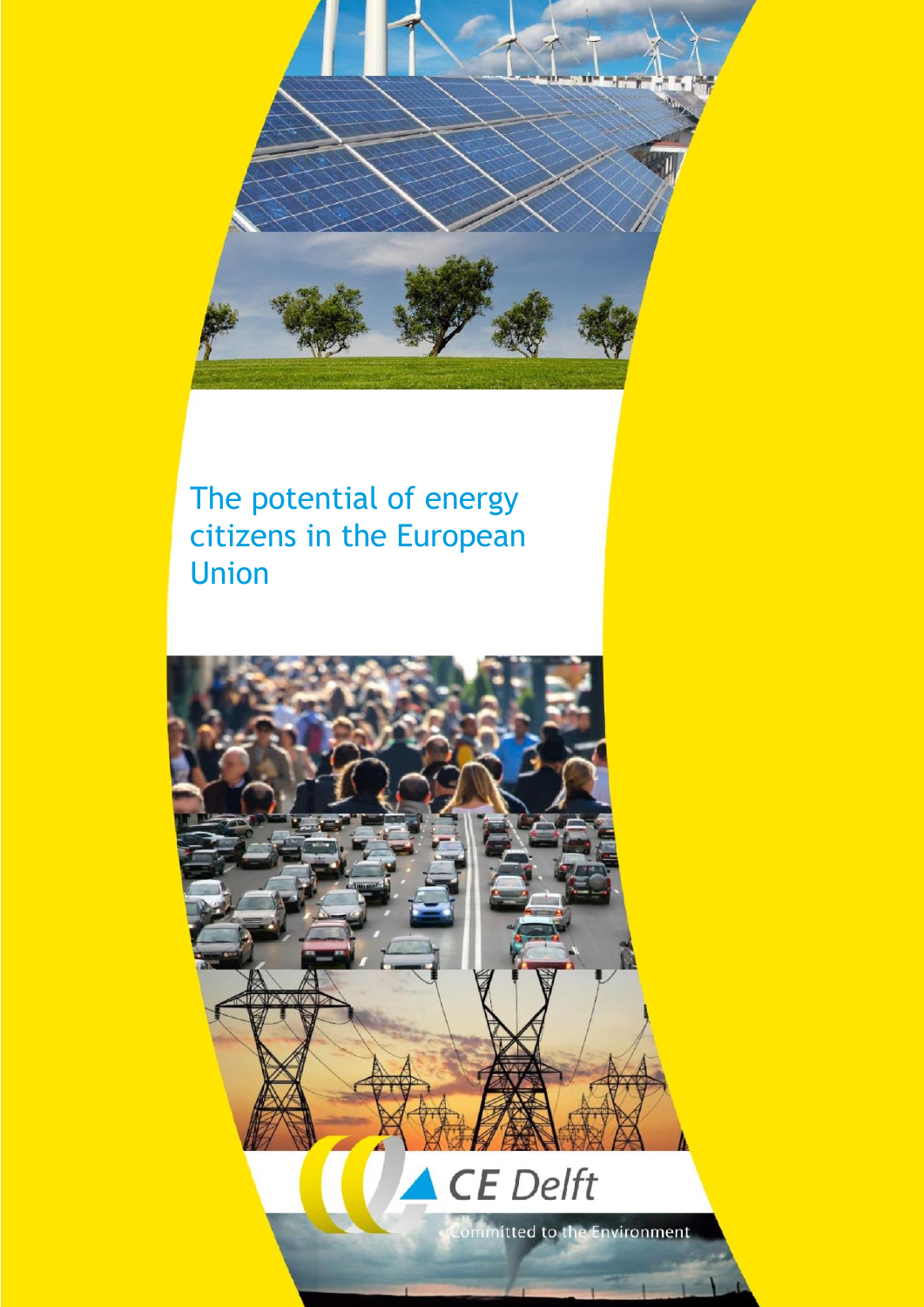### The potential of energy citizens in the European Union

Delft, CE Delft, September 2016

This report is prepared by: Bettina Kampman Jaco Blommerde Maarten Afman

Publication code: 16.3J00.75

Renewable energy / Consumers / Producers / Households / Cooperation / Demand-response / Capacity / Prognoses

Client: Greenpeace European Unit, Friends of the Earth Europe, European Renewable Energy Federation (EREF) and REScoop.

CE publications are available from [www.cedelft.eu](http://www.cedelft.eu/)

Further information on this study can be obtained from the contact person, Bettina Kampman.

© copyright, CE Delft, Delft

#### **CE Delft**

#### **Committed to the Environment**

Through its independent research and consultancy work CE Delft is helping build a sustainable world. In the fields of energy, transport and resources our expertise is leading-edge. With our wealth of know-how on technologies, policies and economic issues we support government agencies, NGOs and industries in pursuit of structural change. For 35 years now, the skills and enthusiasm of CE Delft's staff have been devoted to achieving this mission.

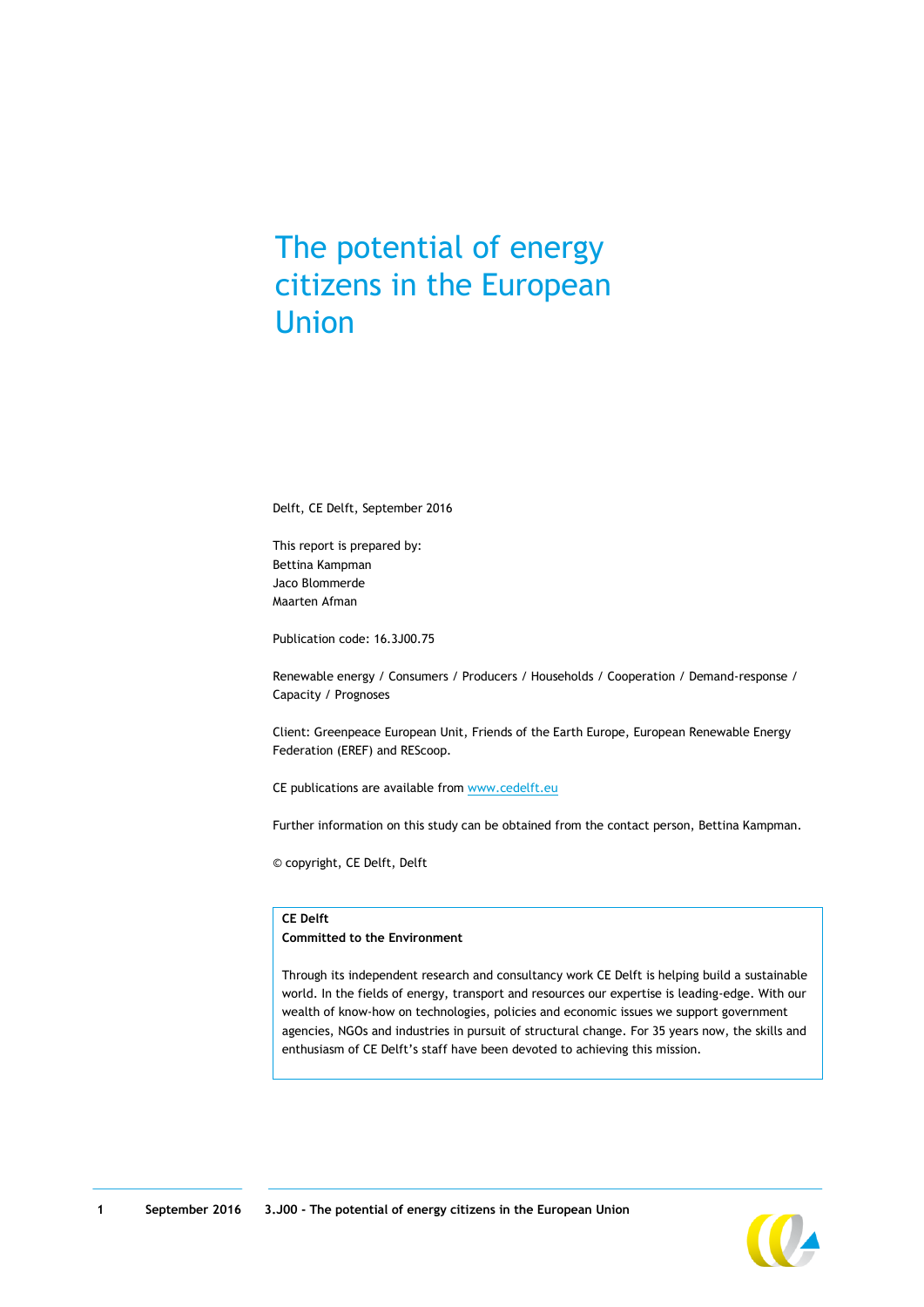## **Content**

|         |                                                                                     | <b>Summary</b>                                                                                                                                                                                                                                                                                                    | $\overline{\mathbf{3}}$                                    |
|---------|-------------------------------------------------------------------------------------|-------------------------------------------------------------------------------------------------------------------------------------------------------------------------------------------------------------------------------------------------------------------------------------------------------------------|------------------------------------------------------------|
|         | $\mathbf{1}$<br>1.1                                                                 | Introduction<br>Project objectives and scope                                                                                                                                                                                                                                                                      | 5<br>6                                                     |
|         | $\mathbf{2}$<br>2.1<br>2.2<br>2.3<br>2.4<br>2.5<br>2.6<br>2.7<br>2.8<br>2.9<br>2.10 | Methodology<br>Introduction<br>Wind power in 2015<br>Wind power in 2030 and 2050<br>Solar power in 2015<br>Solar power in 2030 and 2050<br>Investment potential households in renewable energy<br><b>Stationary batteries</b><br>Electric boilers<br>Electric vehicles<br>Deduplication energy citizen households | 7<br>7<br>8<br>9<br>10<br>11<br>12<br>13<br>14<br>15<br>16 |
|         | 3                                                                                   | Investments and cost impacts                                                                                                                                                                                                                                                                                      | 18                                                         |
|         | $\overline{\mathbf{4}}$                                                             | <b>Results</b>                                                                                                                                                                                                                                                                                                    | 20                                                         |
|         | 5                                                                                   | <b>Conclusions and recommendations</b>                                                                                                                                                                                                                                                                            | 25                                                         |
|         |                                                                                     | <b>References</b>                                                                                                                                                                                                                                                                                                 | 26                                                         |
| Annex A |                                                                                     | <b>Assumptions</b>                                                                                                                                                                                                                                                                                                | 30                                                         |

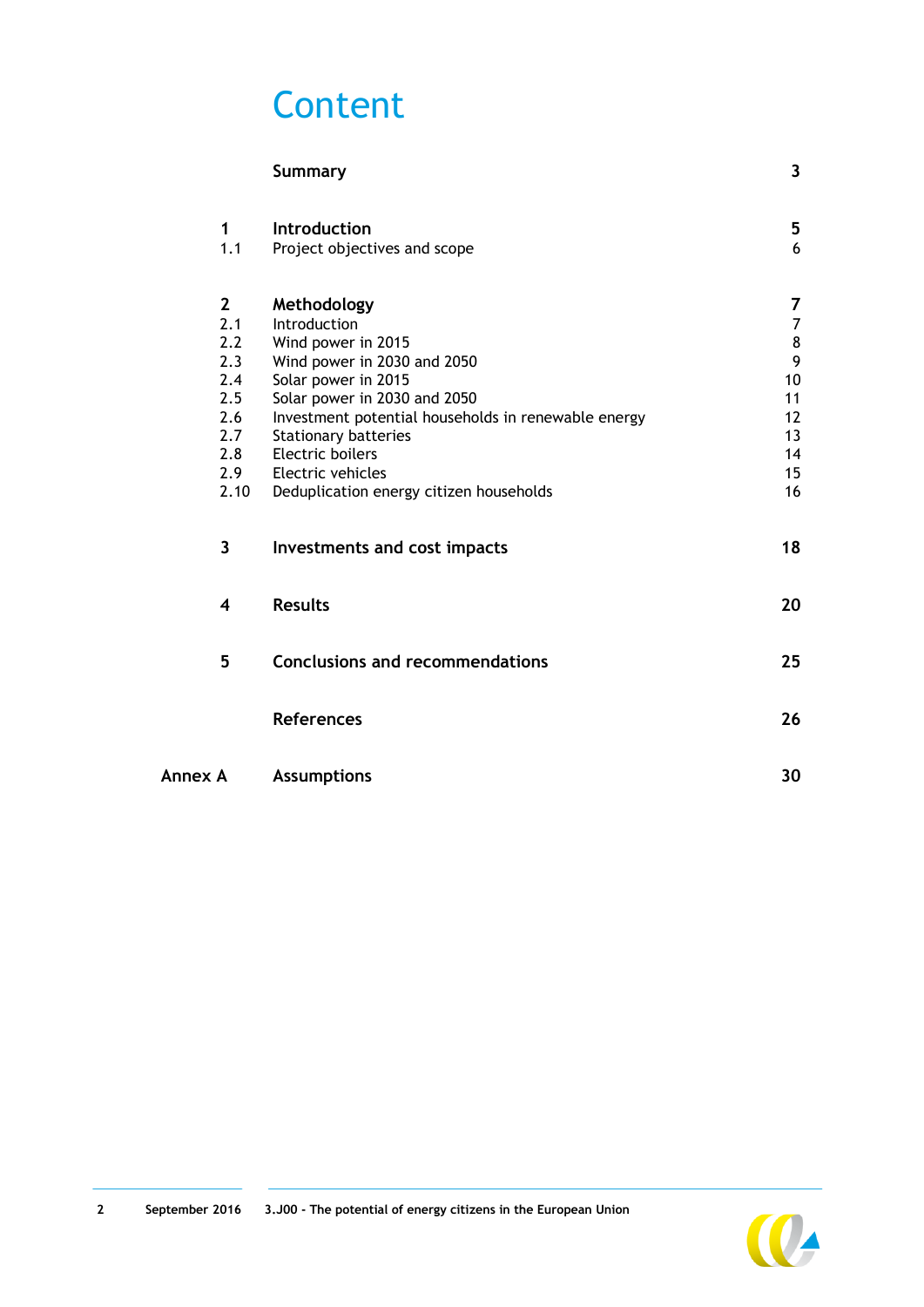## <span id="page-3-0"></span>Summary

With an increasing share of renewable energy sources (RES) in the European Union (EU), the role of energy consumers as active participants in the energy system is bound to expand, as the developments in an increasing number of EU Member States demonstrate. A growing number of households, public organizations and small enterprises are likely to produce energy, supply demand-side flexibility or store energy in times of oversupply. So far, however, the extent of this prosumer potential in the EU is unknown. Global and EU-wide decarbonisation scenarios typically model increasing RES capacities, but do not go into the details of how this is achieved, and what role prosumers, also referred to as energy citizens, could play in these developments.

This study therefore aims to create more insight into the potential of energy citizens in the EU: how many energy citizens could there be in 2030 and 2050 throughout the EU and what is their potential contribution to renewable energy production and demand side flexibility?

The main result of this project is an Excel workbook that contains the detailed quantitative findings of this study. This report provides the background information to these data, describing the context of the study and the methodology used. The study was commissioned by Greenpeace, Friends of the Earth Europe, European Renewable Energy Federation (EREF) and REScoop.

#### **Project objectives**

The main objective of this study is to assess the following, for a number of different categories of energy citizens:

- the potential installed **renewable energy capacity**;
- the potential of **renewable energy generation;**

 the potential capacity for **demand side flexibility** (incl. storage). Based on these data, the **total number of energy citizens** this represents will be derived.

The study distinguishes between four energy citizen categories: individuals or households producing energy individually, individuals or households producing energy collectively, public entities and small enterprises. The renewable energy sources investigated were solar photovoltaic (PV) and wind energy, demand side flexibility focussed on the potential for electric vehicles, e-boilers and stationary batteries. Data are estimated for today, in 2030 and 2050, at EU and Member State level.

#### **Main conclusions and recommendations**

The potential for European households (individually or via energy collectives), public entities and small enterprises to become an energy citizen and to actively contribute to the future energy system is very significant. We estimate that about 83% of the EU's households could potentially become an energy citizen and contribute to renewable energy production, demand response and/or energy storage, which amounts to about 187 million households. About half of the households, around 113 million, may have the potential to produce energy; even more could provide demand flexibility with their electric vehicles, smart e-boilers or stationary batteries. For (many) other results, we refer to the Excel workbook that was developed during the course of this study.

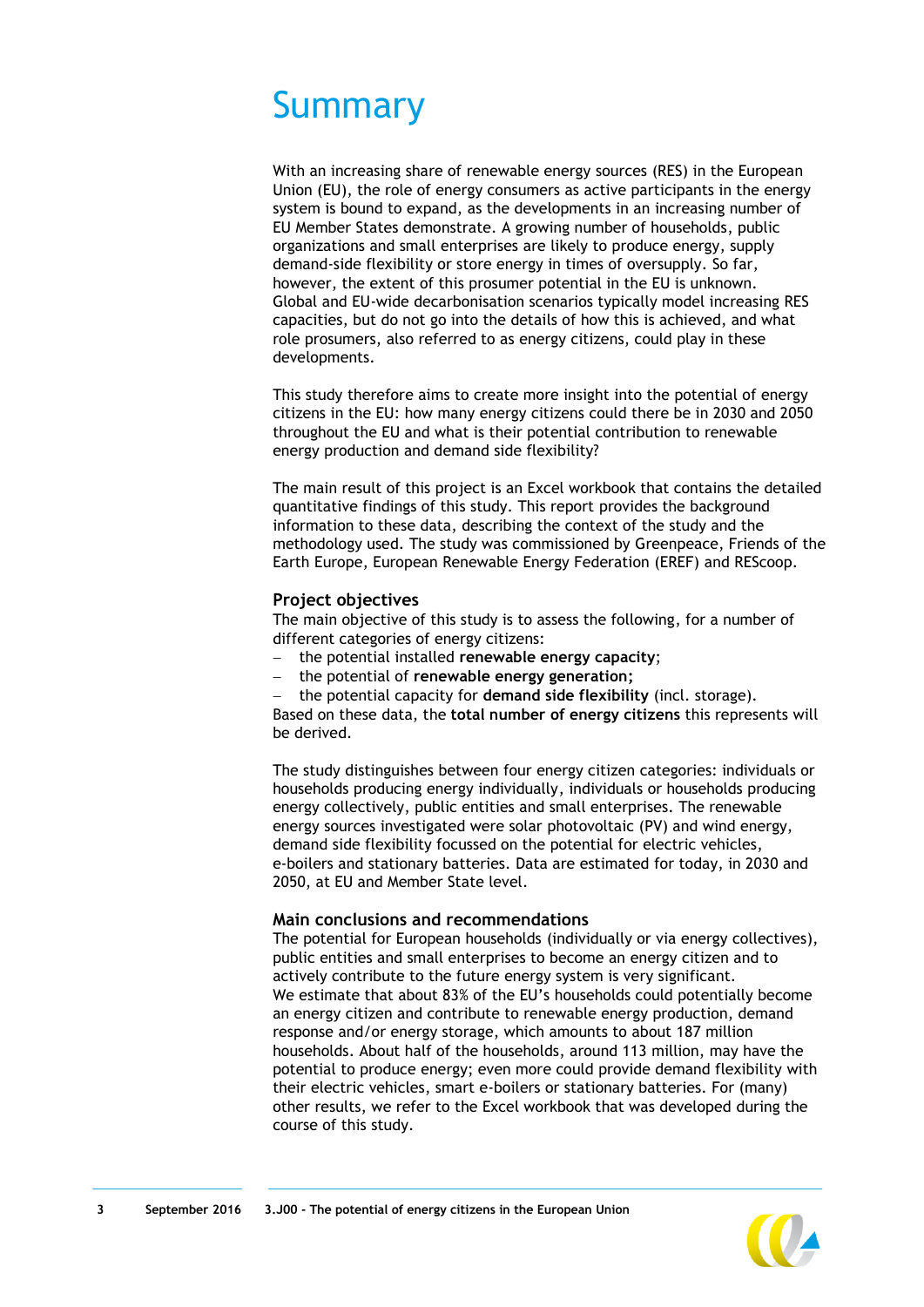A calculation methodology and calculation tool was developed to estimate the potential of various energy citizen categories in 2030 and 2050, for the technical options investigated. The calculations are based as much as possible on available data, using a transparent methodology that is based on, in our view, sound reasoning. However, as the research on this topic is still limited, as is the data on the current situation, the findings are subject to many uncertainties. It is therefore recommended to follow up this study with a more in-depth assessment of the calculation methodology and findings of this study, to further enhance the robustness of the results and to determine the key drivers for these developments.

It is also recommended to further develop data gathering about energy citizens and their contribution to the energy system. Other issues that would be interesting to explore further are how this energy citizen potential can be realised, and how a future with a large number of energy citizens compares to a less decentralized development of a sustainable energy future, in terms of, for example, cost, energy security and social and economic effects.

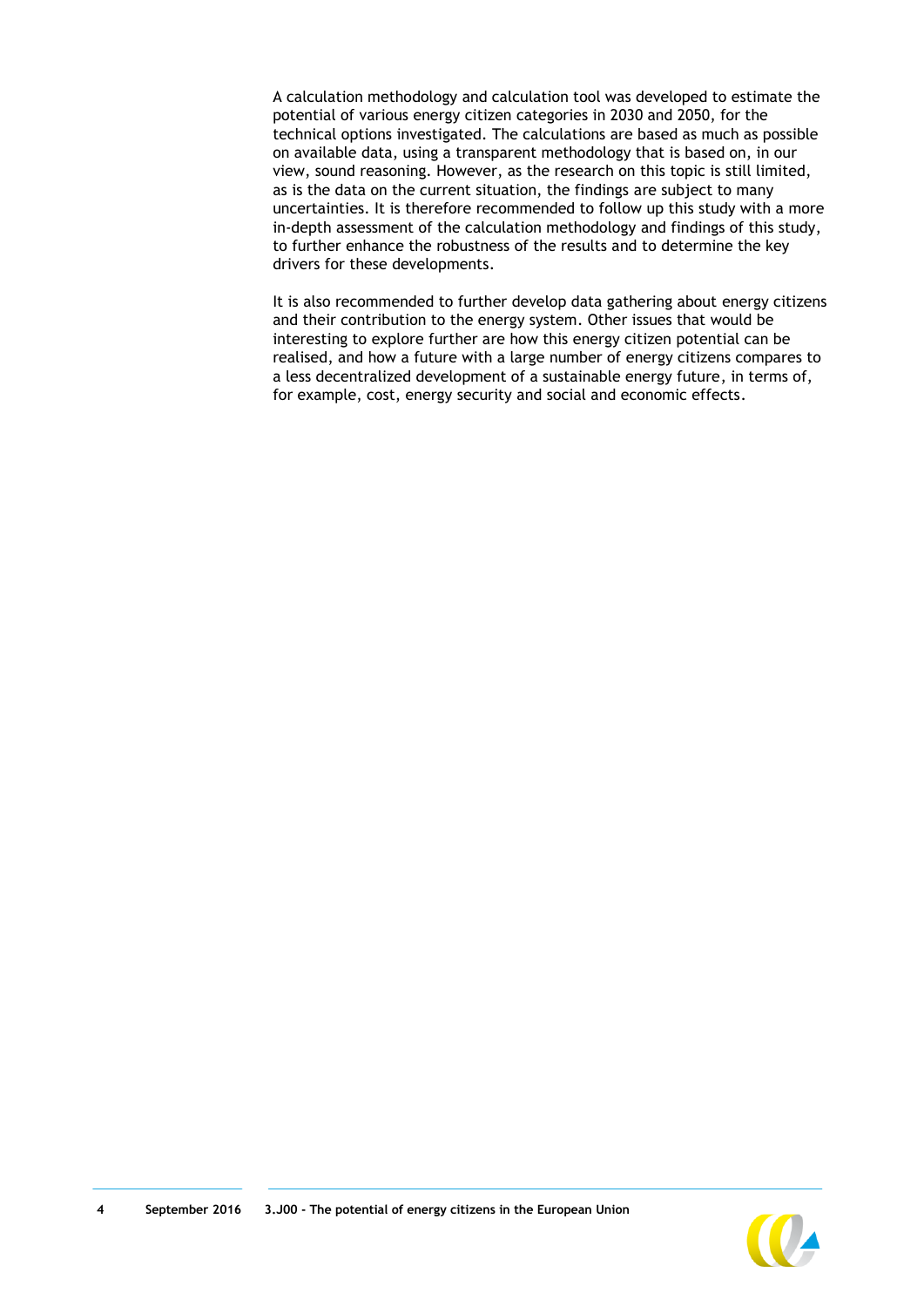## <span id="page-5-0"></span>**Introduction**

With an increasing share of renewable energy in the EU, the role of consumers as active participants in the energy system, as energy producers and/or suppliers of demand side flexibility or energy storage, is bound to increase, as the developments in an increasing number of EU Member States demonstrate. Many households, public entities and SMEs have become electricity producers, by installing solar PV on their roofs or by participating in community initiatives for wind turbines. Projects are implemented to use electric vehicles for storage of renewable electricity produced nearby, and various cities and communities are actively pursuing the goal of becoming self-sufficient and reliant on renewable energy only, encouraging their inhabitants to be actively involved in the developments. With a population of more than 500 million, about 216 million households and around 20 million small enterprises (< 50 employees), there is clearly a huge potential of active energy citizens, or prosumers, in the  $EU^1$ .

The reduced cost of renewable energy as well as government support creates opportunities for households and other parties to invest in renewable energy sources (RES) and thereby reduce fossil fuel use. Options for citizens to store energy during times of oversupply and adapt their demand to the variable energy generation profile of wind and solar energy are being developed. Unlocking their technical potential for RES generation, flexible demand and storage will reduce cost of the future renewable energy system: reduce grid investments and backup power generation, use their investment capacities, etc. At the same time, it creates public support for the energy transition.

So far, however, there is no overall picture of the extent of the energy citizen potential in the EU. Global and EU-wide decarbonisation scenarios typically model increasing RES capacities, but do not go into the details of how this is achieved, and who will be involved. This study, commissioned by Greenpeace, Friends of the Earth Europe, European Renewable Energy Federation (EREF) and REScoop, therefore aims to create more insight in the potential of energy citizens in the EU: how many energy citizens could there be in 2030 and 2050 throughout the EU and what is their potential contribution to renewable energy production and demand side flexibility?

The potential estimated in this study assumes that policy and regulatory barriers are removed over time, and that the national grids, distribution networks and electricity markets are developed in parallel with the growth of renewable energy production, demand side flexibility and storage options. Clearly, significant policy efforts and investments will be needed to realise this potential.

1 1



The terms energy citizen and prosumers are often used in parallel, both indicating individuals, households, public or private companies that move from being only energy consumers to also produce energy, or actively take part in the energy system by providing flexible demand or energy storage, in response to the growing share of variable (and partly decentralized) RES production.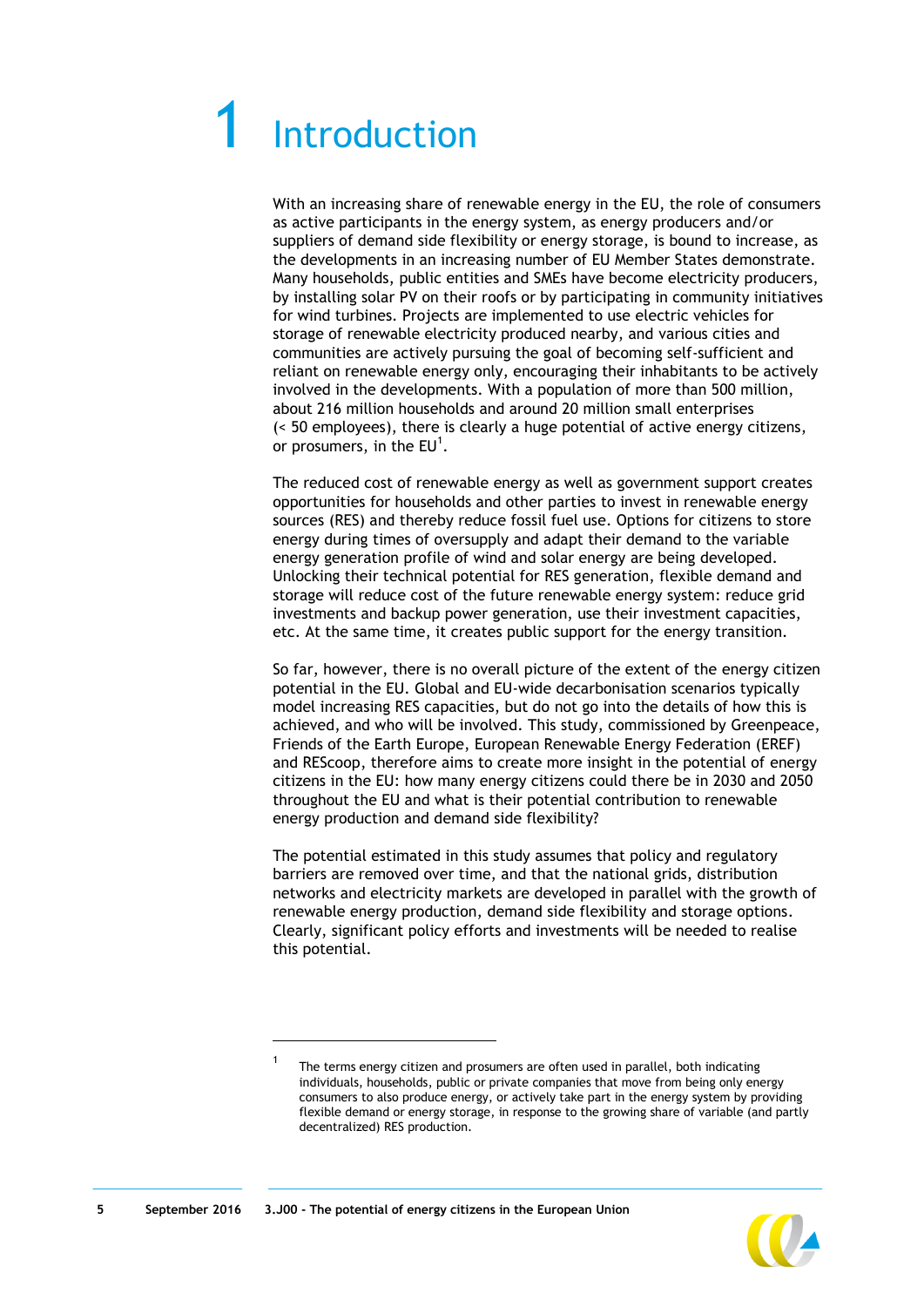It is furthermore important to note that the findings of this study are subject to many uncertainties. The research on this topic is still limited, as is the data on the current situation. However, the calculations are based as much as possible on available data, using a transparent methodology that is based on sound reasoning.

The main result of this project is an Excel workbook that contains the detailed findings (data) of this study. This report aims to describe the context of the study and the methodology used. Some illustrative results are presented in Chapter [4,](#page-20-0) whereas conclusions and recommendations are provided in the final chapter.

#### <span id="page-6-0"></span>**1.1 Project objectives and scope**

The main objective of this study is to assess the following, for different categories of energy citizens:

- 1. The potential installed renewable energy capacity.
- 2. The potential of renewable energy generation.
- 3. The potential capacity for demand side flexibility (incl. storage).
- 4. The total number of prosumers or energy citizens this represents.

The study distinguishes between the following types of energy citizens:

- 1. Individuals or households producing energy individually.
- 2. Individuals or households producing energy collectively through organisations such as cooperatives or associations.
- 3. Public entities (incl. cities and municipal buildings, schools, hospitals, government buildings).
- 4. Small enterprises (< 50 staff).

The number of households, public entities and small enterprises that could be involved in energy production, demand flexibility and energy storage is estimated for today, in 2030 and 2050, both at the EU level and at Member State level. The Greenpeace Energy [R]evolution scenario was used as a framework for the study. One of the key characteristics of this scenario is that it assumes that the global energy supply is 100% sustainable in 2050.

The study focusses on electricity options, both for energy generation and for demand side flexibility and storage options. It includes the technologies that are currently expected to provide the largest potential contribution to the energy system:

- For renewable energy production, solar photovoltaic (solar PV) and wind power production are included.
- To determine the potential of future flexible demand and storage options, stationary batteries, smart electric boilers and electric vehicles are assessed.

In addition, some insight is provided on the investments and cost benefits of these developments. However, whereas the four questions above are answered quantitatively, this issue is assessed qualitatively only (see Chapter [3\)](#page-18-0).

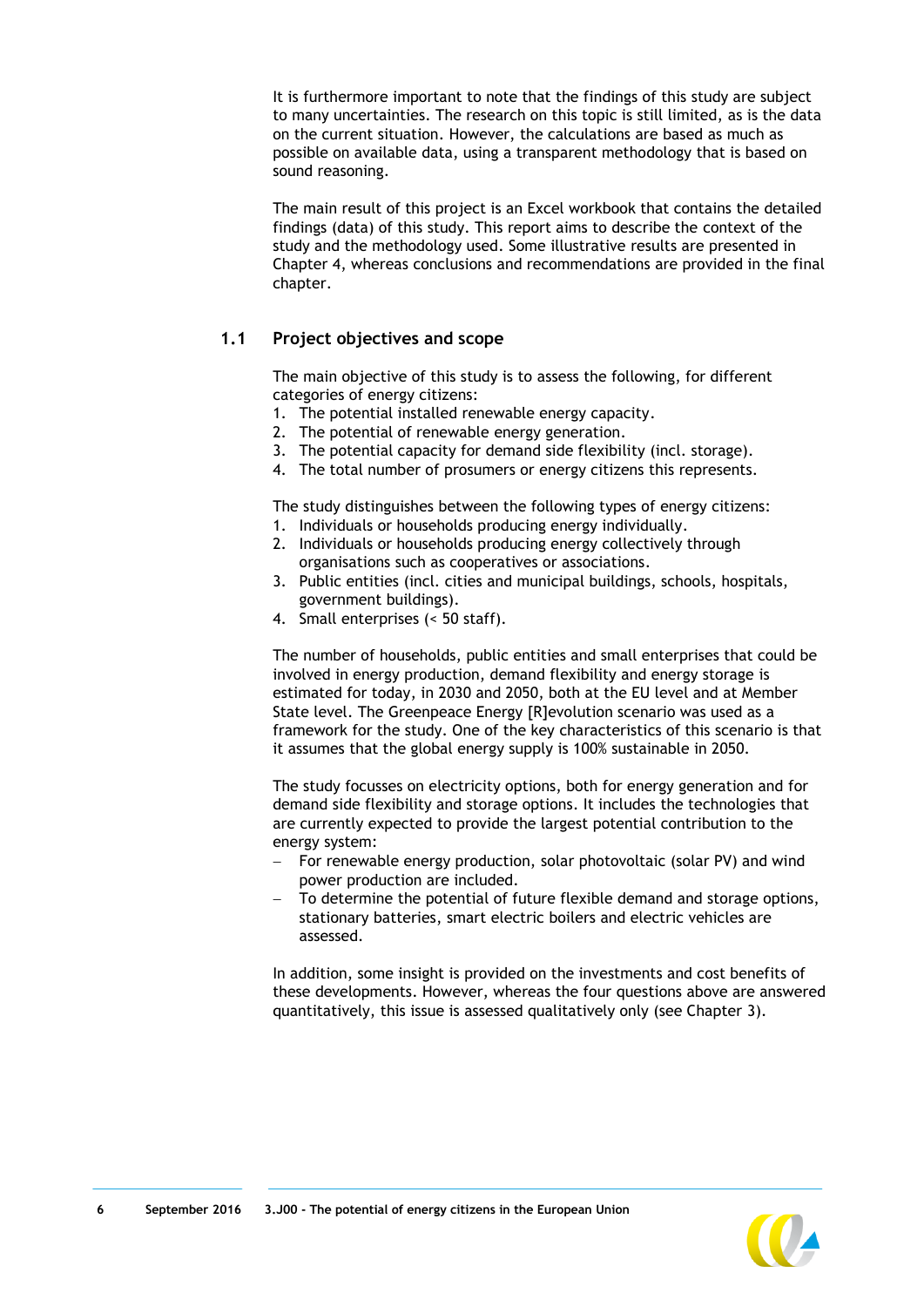# <span id="page-7-0"></span>2 Methodology

#### <span id="page-7-1"></span>**2.1 Introduction**

To derive the quantitative estimates of this study, different calculation methods were developed for each renewable energy source (RES) and flexibility demand option. These methods are visualised as schematics in Paragraph [2.2](#page-8-0) to Paragraph [2.10.](#page-16-0) For RES, wind and solar photovoltaic (PV) were taken into account. For demand side flexibility, stationary batteries, electric boilers and electric vehicles were analysed. The last schematic shows the calculation method that was derived to estimate the total number of energy citizen households that own one or more of these technologies.

The colouring applied in the schematics in the following paragraphs indicate the type and origin of the data, and use the structure as depicted in the coloured legend below. The numbers in brackets indicate the data source, and refer to the reference list at the end of this report.

#### <span id="page-7-3"></span>**Figure 1 Legend of schematics**

| Input data    | <b>Estimation</b> | Intermediate<br>result       | Result | Missing data |  |
|---------------|-------------------|------------------------------|--------|--------------|--|
| Scope of data |                   | Based on average of other MS |        |              |  |

An example block is shown in [Figure](#page-7-2) 2. The grey upper part indicates a result whereas the orange bottom part indicates the scope of the data. In this case the result is the number of energy citizens which are defined per energy citizen type, for all three years investigated and per Member State.

#### <span id="page-7-2"></span>**Figure 2 Example block in schematics**



All the calculation methods are elaborated in the Excel workbook where the same colour coding as in [Figure](#page-7-3) 1 is applied.

A comprehensive overview of the variables used for the calculations is included in Annex A of this report. It should be noted that a significant share of these variables is coded yellow, indicating that these are the author's estimates.

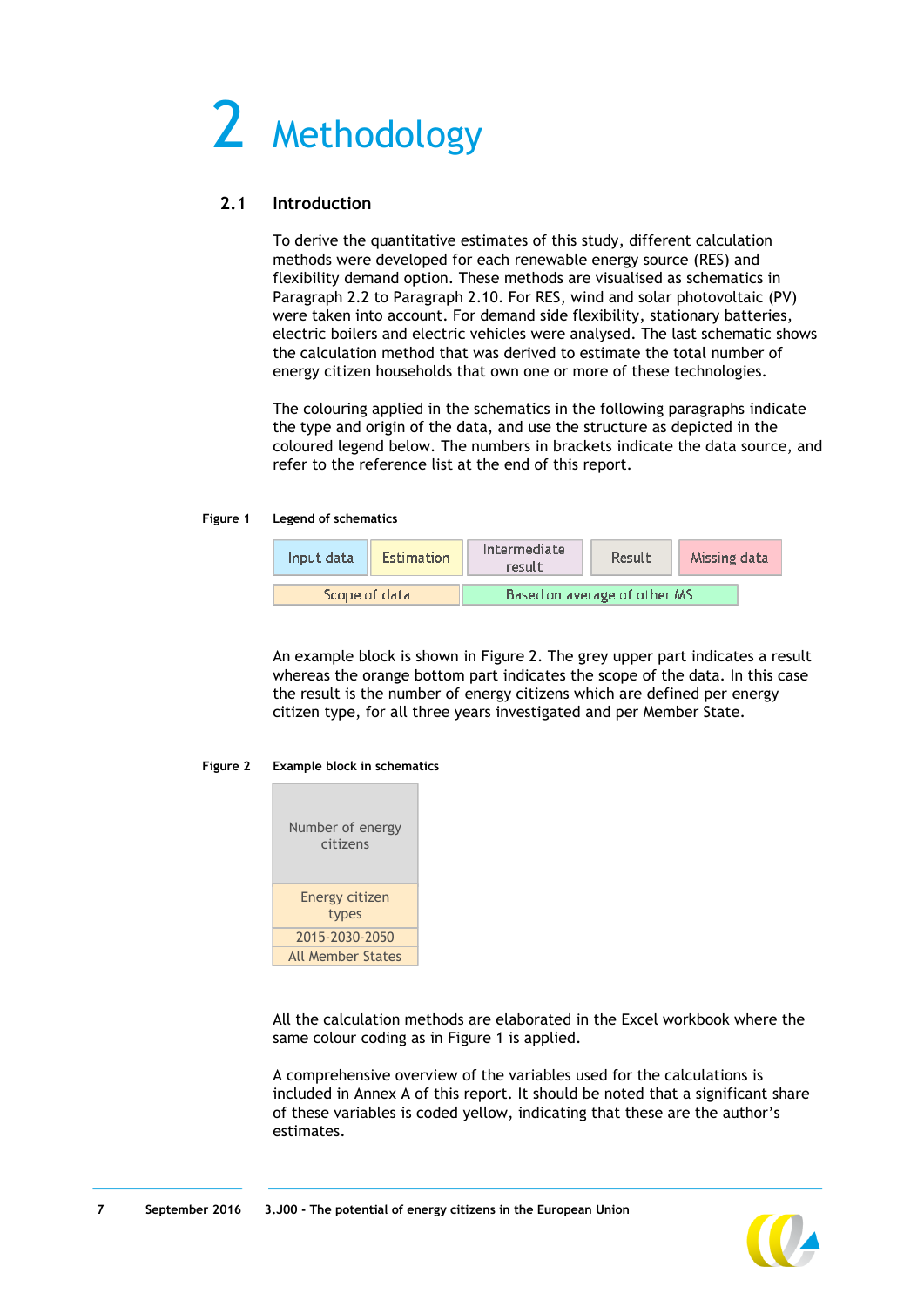#### **2.2 Wind power in 2015**

CONCELIVES [7]<br>NL, BE, HR, DK, FI,<br>FR, DE, GR, IE, IT,<br>III NI PT FS SF

A

FR, DE, GR, IE, IT,<br>LU, NL, PT, ES, SE,<br>GB

<span id="page-8-0"></span>

#### **Figure 3 Schematics of the calculation for wind power in 2015**



To determine the potential for wind power, the energy citizen groups households collectively (A) and micro and small enterprises (B) are analysed. Public entities and individual households owning wind power are currently very scarce and are therefore ignored in this analysis.

collectives<br>NL, FR<br>Other Member<br>States same

A. The data available on collectives was limited. New Member State data that becomes available can be added to the model and will automatically improve the estimates. In the current calculations the average of the Netherlands and France is used when the specific variable is not available for a certain Member State.

As a starting point the number of collectives per Member State is split into wind and solar collectives based on the average division of the Netherlands and France.



energy collectives<br>All Member States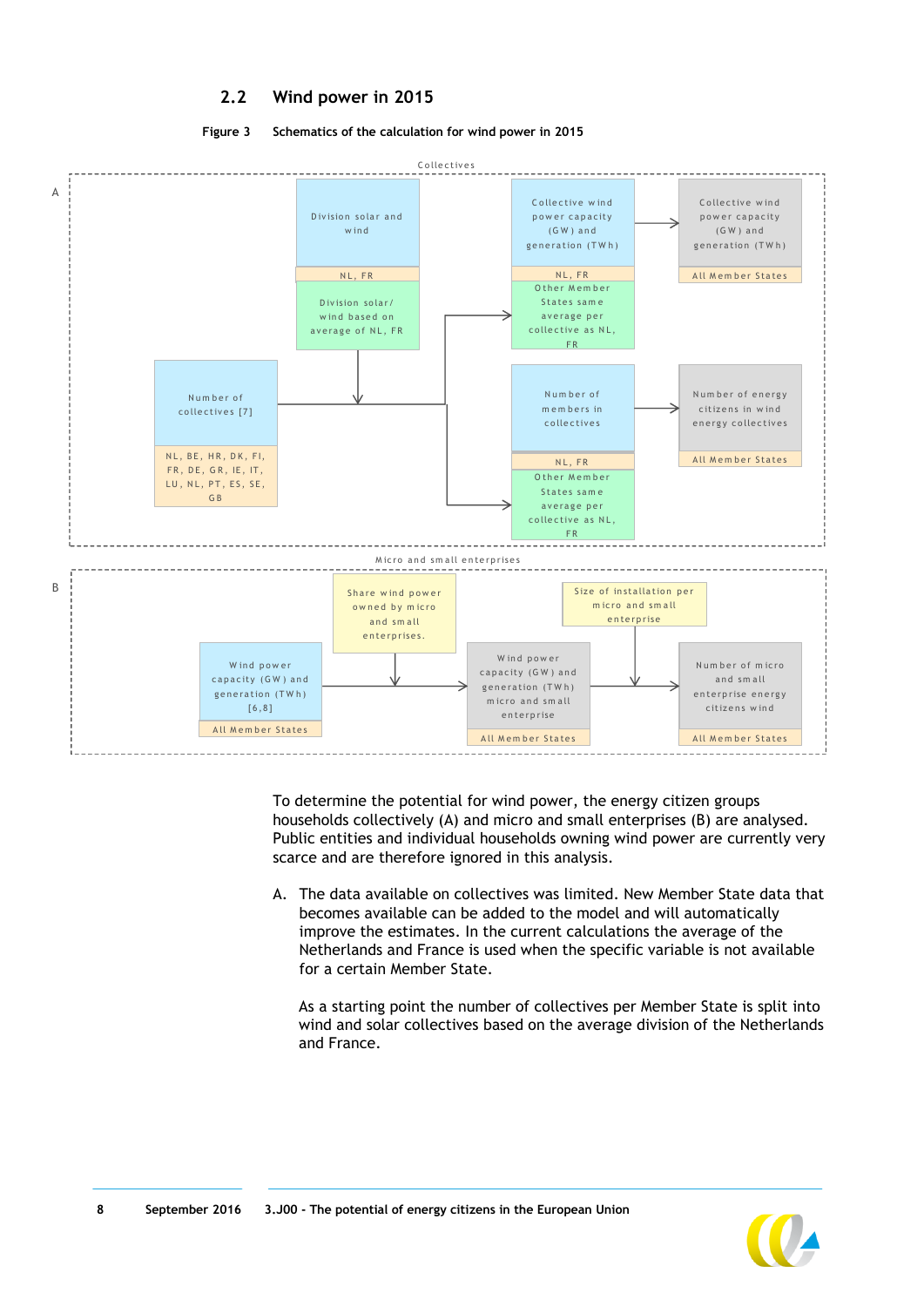For both solar and wind, the number of collectives per Member State is multiplied with the following variable (which is based on the average of the Netherlands and France if no data is available for the Member State) to get to the desired end results:

- the average installed capacity per collective is used to calculate the installed capacity per Member State;
- the average electricity generation per collective is used to calculate the electricity generation per Member State;
- $-$  the number of members per collective is used to calculate the number of energy citizens per Member State.
- B. The currently installed capacity and electricity generation per Member State is used as an input. This is then limited by an estimate of the fraction that is owned by micro and small enterprises (mainly farmers). As a last step this outcome is divided by the average size of installation per micro and small enterprise resulting in the number of energy citizens.

#### **2.3 Wind power in 2030 and 2050**

A

<span id="page-9-0"></span>

**Figure 4 Schematics of the calculation for wind power in 2030 and 2050**

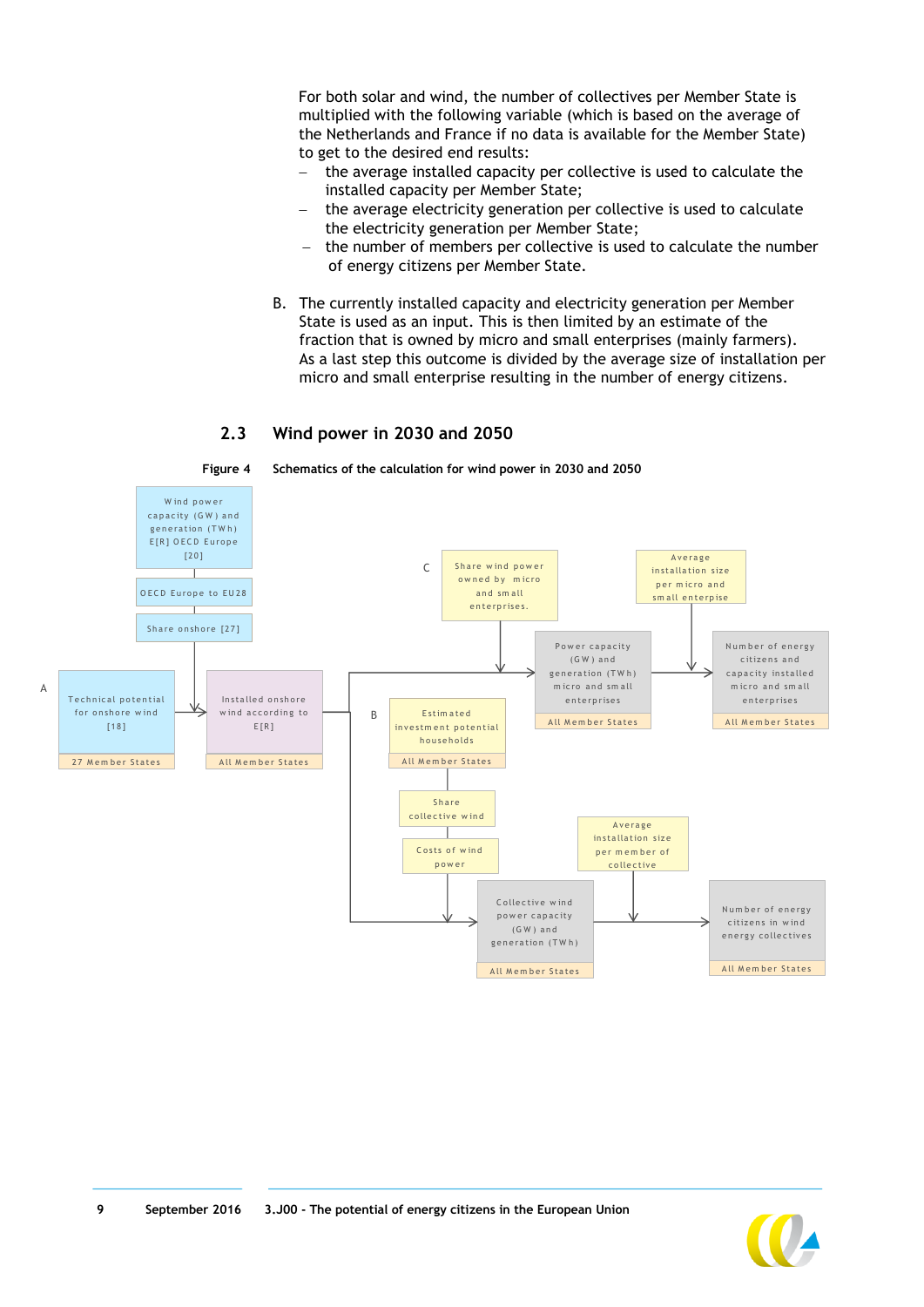- A. The technical potential for onshore wind as published by the European Environmental Agency is taken as a starting point. This potential is then limited by the amount of wind energy needed in the Energy Revolutions 2015 scenario<sup>2</sup> and limited by the share that is currently located onshore.
- <span id="page-10-1"></span>B. The amount of wind power that will be installed by collectives is determined by the investment potential of households (see Section [2.6\)](#page-12-0) and the cost of wind power. This investment potential is divided among solar on own roof, collective wind and collective solar. The installed capacity can now be divided by the average installation size per member of the collective, to calculate the number of energy citizens.
- C. The share of wind power that may be installed by micro and small enterprises is calculated using an estimate of the share of wind owned by this energy citizen group.

#### **2.4 Solar power in 2015**

#### **Figure 5 Schematics of the calculation for solar power in 2015**

<span id="page-10-0"></span>

<sup>2</sup> Note that the Energy Revolution scenario only provides data for OECD Europe, not for EU28 which is the focus of this study. To arrive at an EU28 figure, the data are corrected using the difference in population of OECD Europe compared to EU28.

 $\overline{a}$ 

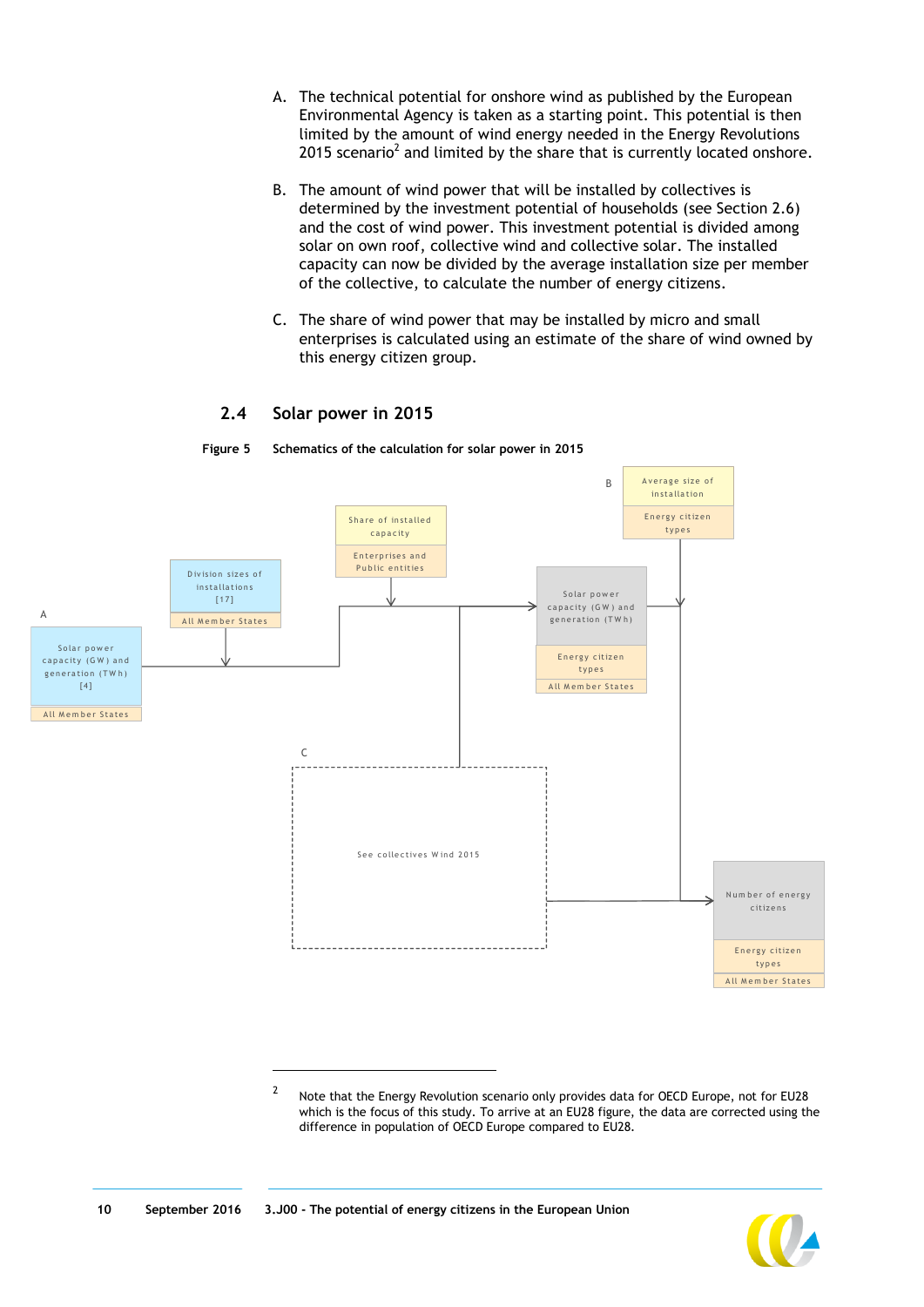- A. The solar PV installed capacity and electricity generation from Eur'Observer is used as a basis, and is divided into different sizes of installations. The smallest size is assigned to the household's category while the larger installations are partly assigned to micro and small enterprises and public entities through an estimate of their share.
- B. The number of energy citizens is calculated by dividing the installed capacity by an estimate of the average size of the installations each energy citizen type owns.
- C. The data of the collective solar PV is calculated using the methodology for the collectives as described in Section [2.2.](#page-8-0)

#### **2.5 Solar power in 2030 and 2050**



<span id="page-11-0"></span>

For the estimates of solar PV in 2030 and 2050, the calculations make a distinction between building based and ground based solar PV.

A. The technical potential for solar PV on rooftops is calculated using the floor area of the different types of buildings from Eurostat combined with building and solar PV characteristics found in literature.

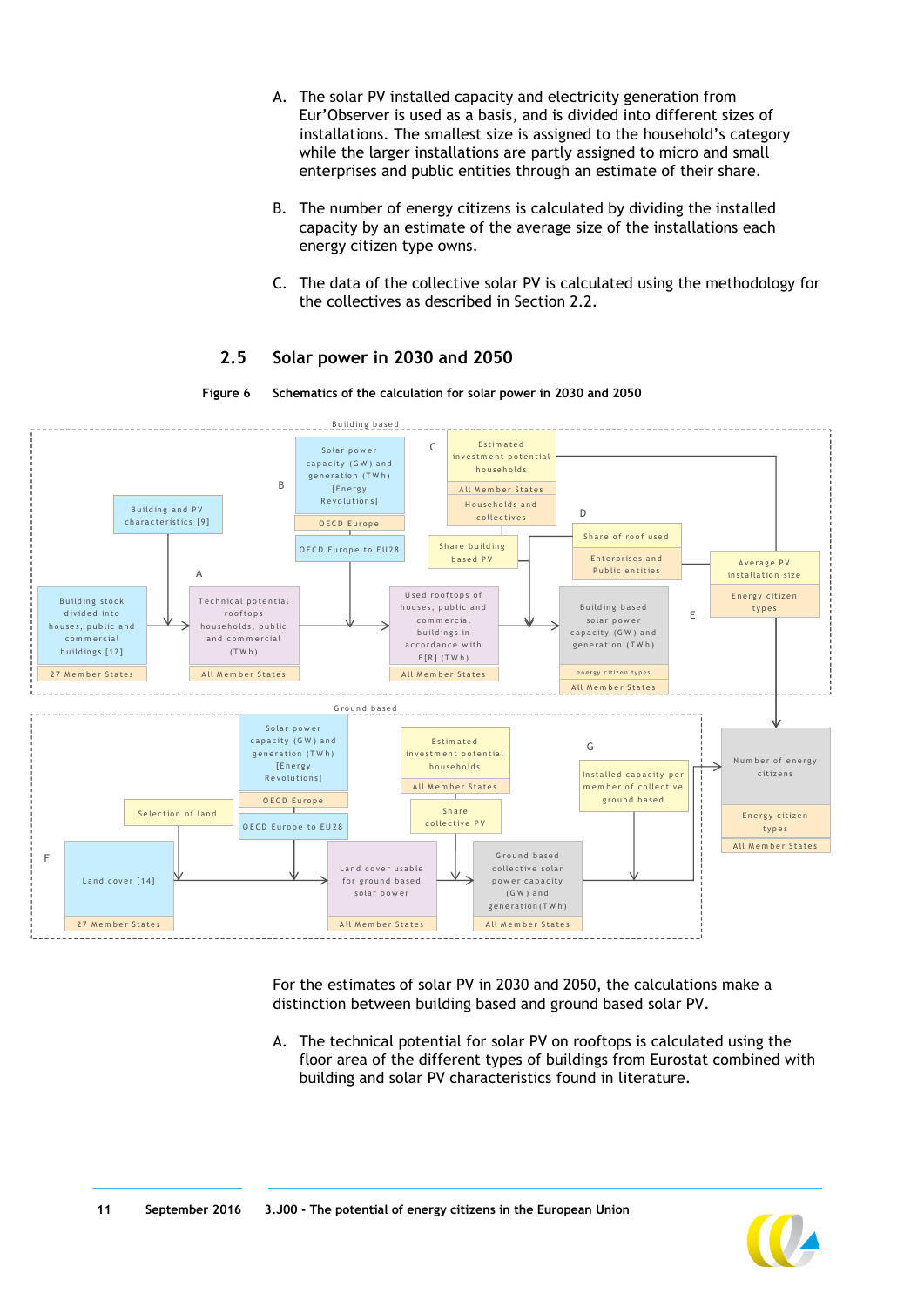- B. This potential is limited by the total solar PV capacity needed according to the Energy Revolutions scenario (see also Footnote [2\)](#page-10-1). This outcome is divided between ground and building based solar PV using an estimate of the share of each of these.
- C. The estimated investment potential (see Section [2.6\)](#page-12-0) is limited by the share that is allocated to solar PV on single family buildings.
- D. For the energy citizen categories micro and small enterprises and public entities the share of available roof that they may use to install solar PV is estimated.
- E. Both C and D are first combined into the total installed capacity and electricity generation. They are then used to calculate the number of energy citizens using an estimate of the average solar PV installation size per energy citizen type.
- F. For ground based application of solar PV the land cover from Eurostat is used as an input<sup>3</sup>. This surface per Member State is limited by the selection of land. Once again this surface is limited by the amount needed for the Energy Revolutions scenario. The share of investment potential of households allocated for collective solar PV is split between building and ground based. Using the price of solar PV the installed capacity and electricity generation is calculated.
- G. By dividing the output of F by the estimate of the installed capacity per member of collective, the number of energy citizens that collectively invest in ground based solar PV is calculated.

#### <span id="page-12-0"></span>**2.6 Investment potential households in renewable energy**



**Figure 7 Schematics of the calculation of the investment potential of households in renewable energy**

3 The data source for land cover is the LUCAS survey which defines 9 types of land cover of which 'bare land' was used for this study. The definition of bare land is 'Areas with no dominant vegetation cover on at least 90% of the area or areas covered by lichens.''. This also includes bare agricultural land but only a very small fraction of the bare land is being used for PV in our calculations.

1

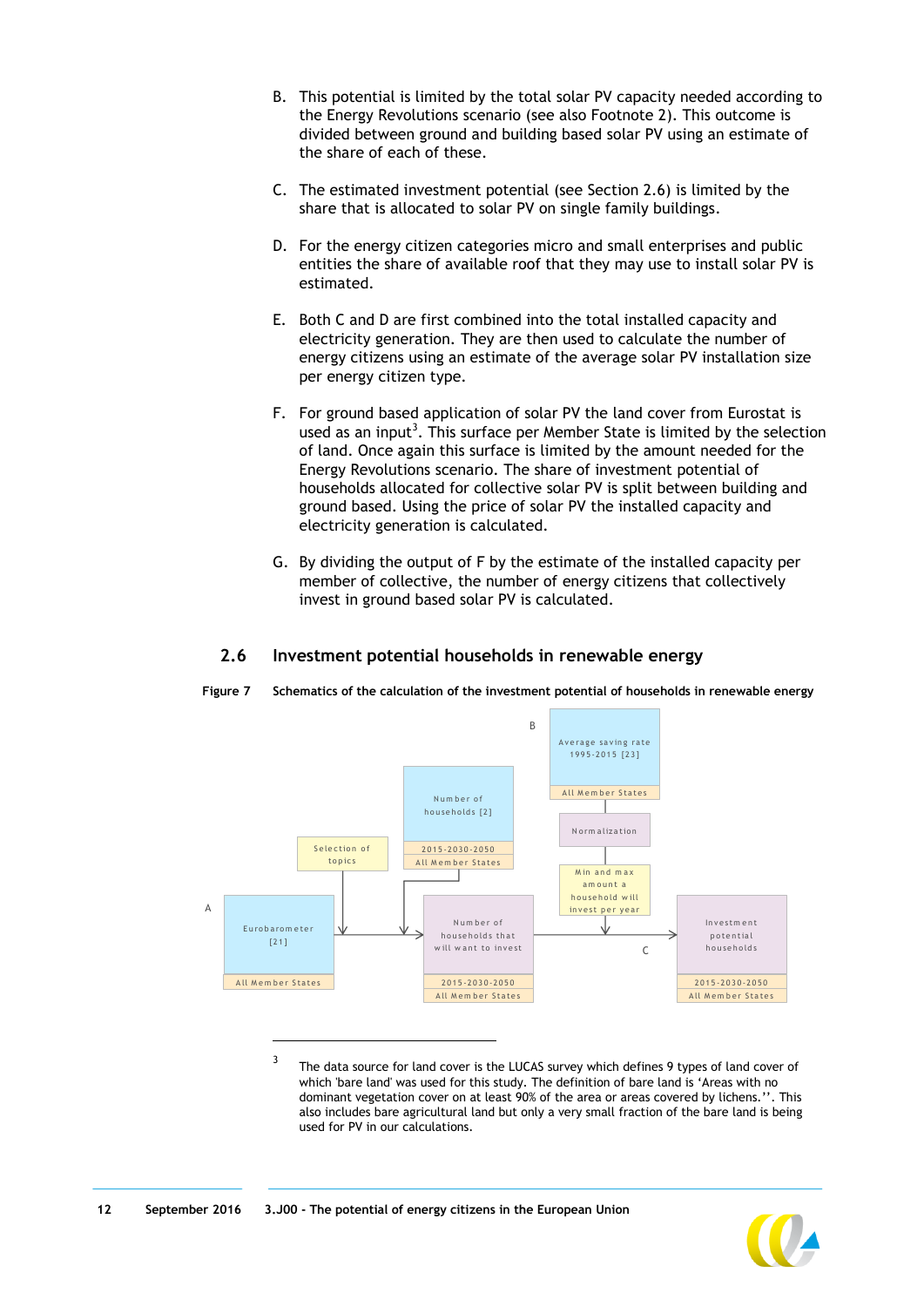- A. The Eurobarometer contains statistics on which topics concern citizens the most. By selecting the relevant topics, the share of households that will want to invest in renewable energy is estimated.
- B. The total amount this group can invest is limited by multiplying their normalized average savings rate between 1995 and 2015 with an estimated minimal and maximum amount each household will invest yearly.
- C. By multiplying the number of households that will want to invest by the amount calculated in B, the investment potential per country is calculated.

#### **2.7 Stationary batteries**



<span id="page-13-0"></span>

A. In this calculation the number of installed stationary batteries is expressed as a share of solar PV installations calculated in Paragraph [2.5.](#page-11-0) This share is expressed using an S-curve adoption rate with two values for 2030 and 2050. Since the current number of stationary batteries is negligible, no value is calculated for 2015.

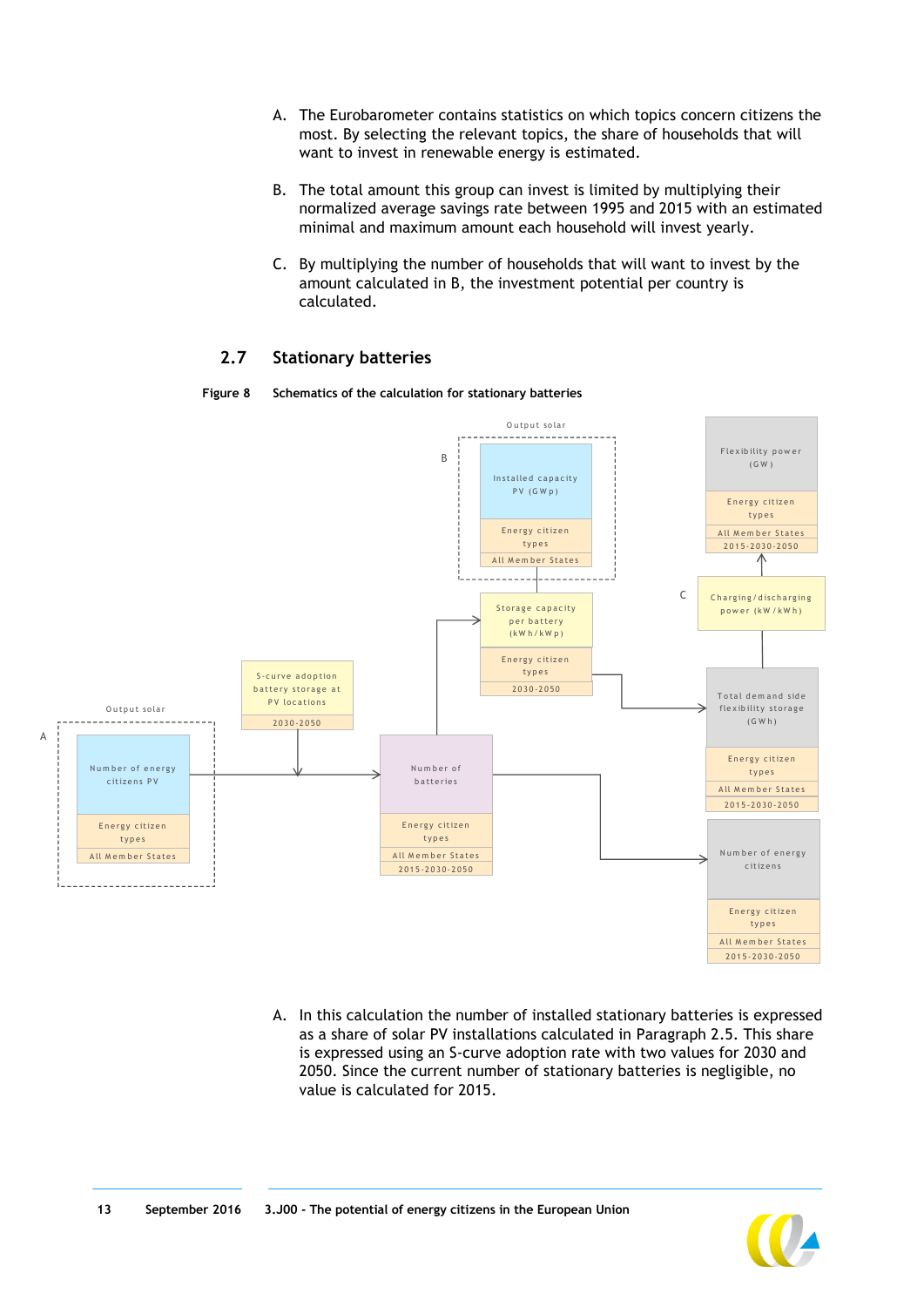- B. The total demand side flexibility storage of these stationary batteries is calculated by multiplying the number of batteries by the storage amount needed per kWp of solar PV installed.
- C. This storage capacity is multiplied by the charging/discharging power to get to the flexibility power (GW).

N.B. In this calculation the number of installed stationary batteries is directly linked to the number of energy citizens with a solar PV installation. The motivation for this is that the batteries are most beneficial for those citizens that generate their own energy, since the batteries then enable them to store any excess electricity for later consumption or sale. If the battery is only used to speculate on the electricity prices, the value added will be lower.

#### **2.8 Smart electric boilers**

<span id="page-14-0"></span>



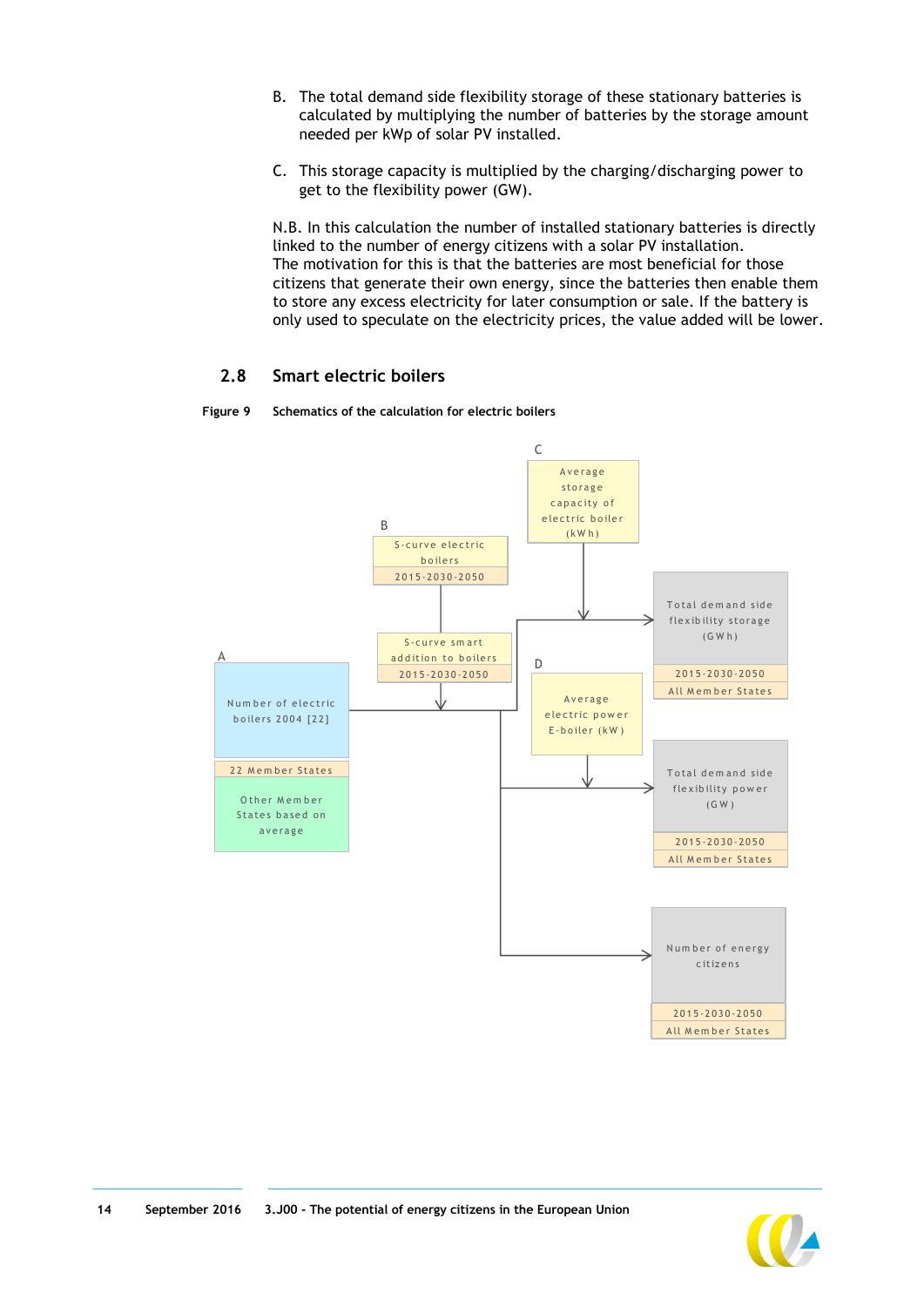- A. Data on the number of electric boilers in 2004 for 22 Member States is used as a primary input. The number of electric boilers in the other Member States is estimated using the average share of households with an electric boiler in these 22 Member States.
- B. The number of electric boilers in 2004 is expected to grow over time, to estimate this growth rate an S-curve adoption rate is applied. Current boilers are not 'smart', though, i.e. they are not yet equipped to provide demand flexibility. An S-curve adoption rate is therefore also used to determine the share of these boilers that will be enhanced with smart abilities so it can be used for flex demand. The output with both these Scurves applied, is the number of energy citizens.
- C. To calculate the total demand side flexibility storage (GWh), the amount of smart electric boilers is multiplied by their average storage capacity.
- D. To calculate the total demand side flexibility power (GW), the number of smart electric boilers is multiplied by the average electric power of the electric boilers.

#### **2.9 Electric vehicles**

**Figure 10 Schematics of the calculation for electric vehicles**

<span id="page-15-0"></span>

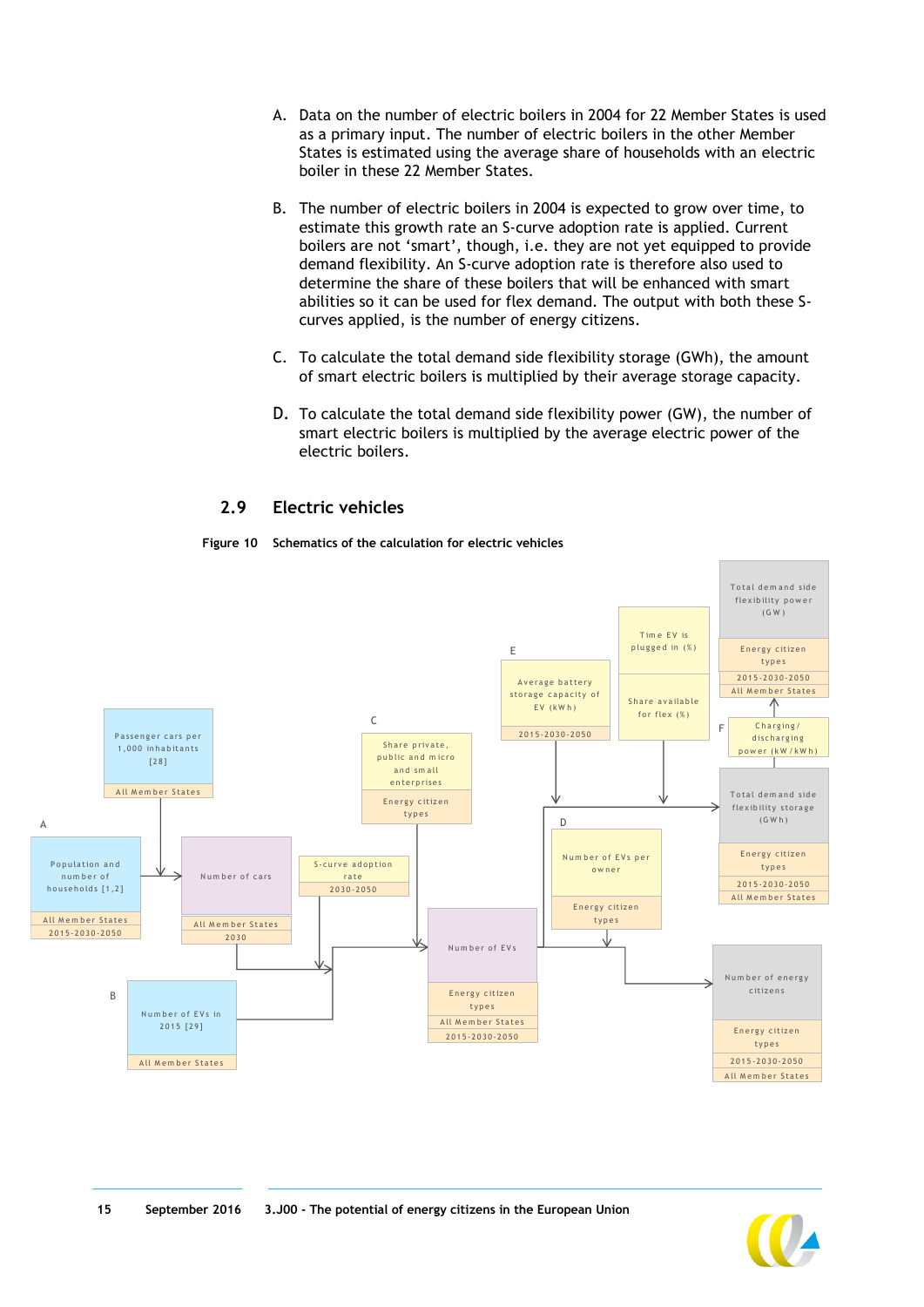- A. The number of cars in total and per household is calculated using the Eurostat statistics for the population, number of households and number of passenger cars per 1,000 inhabitants. In the model it is assumed that the current number of cars will stay the same. By applying an estimated adoption rate, the number of electric vehicles (EVs) is estimated for 2030 and 2050.
- B. For 2015 the current number of EVs is known, this number per Member State is further processed the same for all three time frames.
- C. The total number of EVs is split into the different energy citizen types using an estimate based on literature.
- D. By dividing the number of EVs by an estimate for the number of cars per type of energy citizen, the number of energy citizens per type is calculated. For households this is estimated using the statistics from A and an estimate for the percentage of households that have one car or more.
- E. To calculate the total demand side flexibility storage the number of EVs is multiplied by the average battery capacity, the percentage of time the EV is plugged in and the share of the battery capacity available for flex. It is assumed that all EVs (or their charging installations) are equipped with smart charging capabilities $4$ .
- F. This is again multiplied by the charging and discharging power to calculate the flexible power potential.

#### <span id="page-16-0"></span>**2.10 Deduplication energy citizen households**

To arrive at the total number of energy citizen households, the number of households that were calculated in the previous section (i.e. the number that produce energy, or own specific demand flexibility options) need to be deduplicated since the same household can have multiple technologies applied. Three different totals are calculated:

- $-$  the potential number that have demand response capacity;
- the potential number of energy citizens that produce energy;
- the number of energy citizens that have both.

The number of energy citizen households that have demand response capability is calculated as followed:

- A. As a basis the number of households that have an electric boiler is used. Added to this the share of households with an electric vehicle multiplied with the number of households that don't have an electric boiler.
- B. As a last step the share of households that have a stationary battery is multiplied with the number of households that don't have an electric boiler or an electric vehicle. This results in the total number of households that can offer demand response.

 $\overline{a}$ 



<sup>4</sup> This seems to be a reasonable assumption as EVs are still at the beginning of market uptake, their technical development is still very much ongoing and smart charging is an issue that has a lot of attention.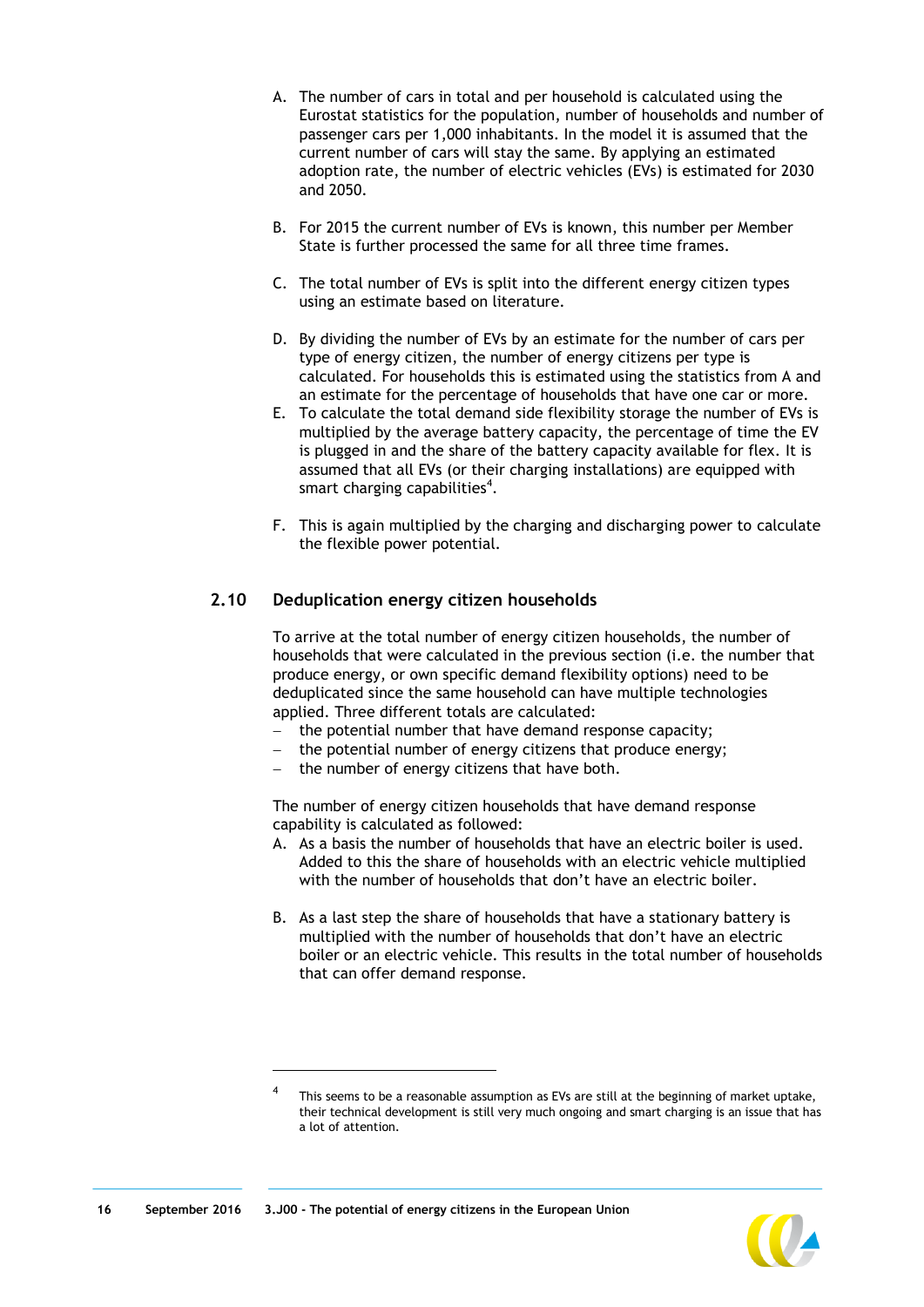



The number of energy citizen households that produce electricity is calculated as followed:

C. As a basis the number of households that have individual solar PV installed is used. Added to this is the number of households that are participating in collective solar PV or wind energy, multiplied with the percentage of households that don't have individual solar PV. This results in the total number of households that produce electricity.

The total number of energy citizen households that produce electricity and/or provide demand response is calculated as followed:

D. The result from step A is converted to a share of the total number of households and multiplied by the number of households that don't have solar or wind energy production. This is added to the result from C to get to the total number.



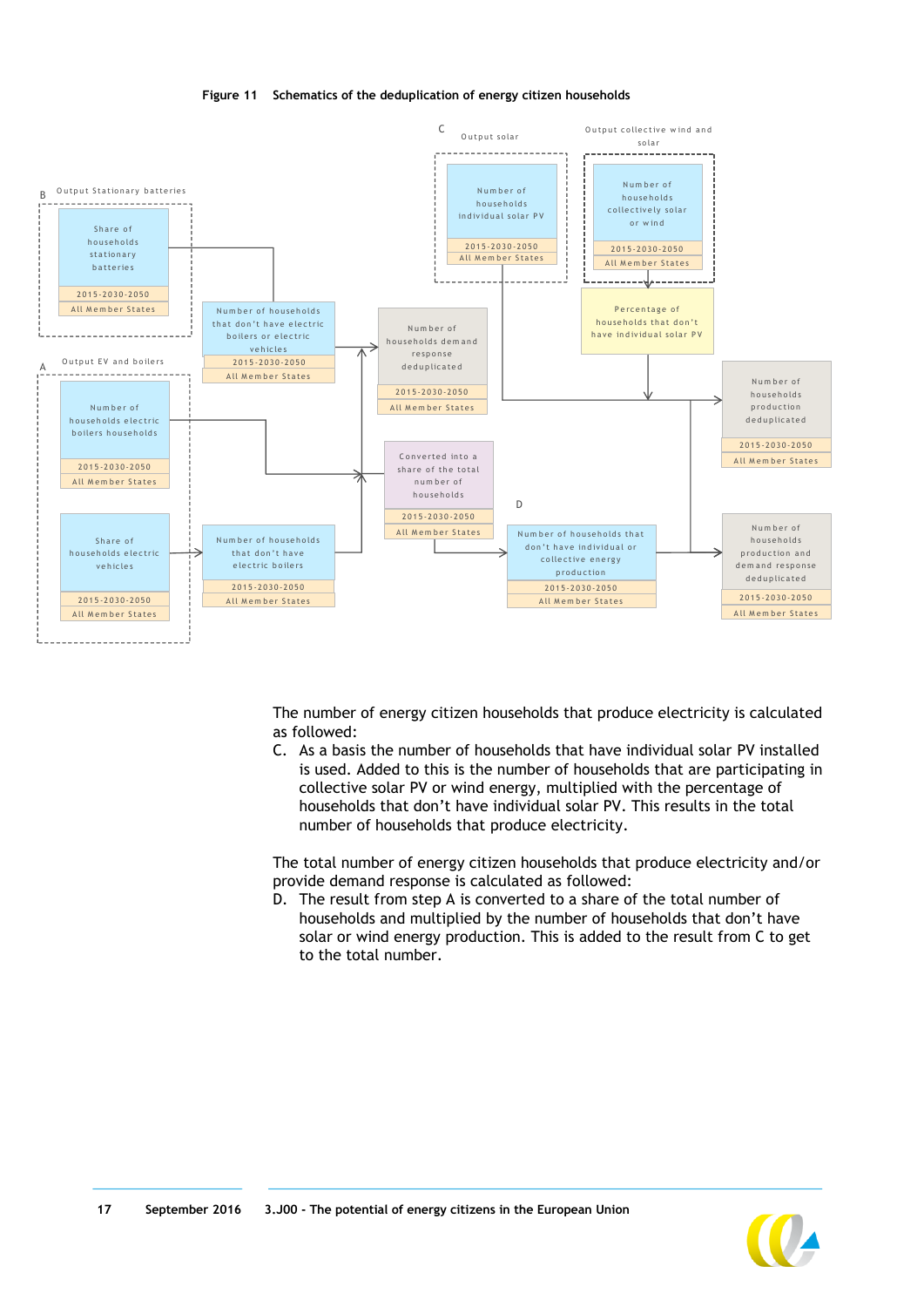# <span id="page-18-0"></span>3 Investments and cost impacts

The focus of this study was on estimating the potential of energy citizens, looking at indicators such as renewable energy production capacity, energy storage capacity and total number of energy citizens in the EU and its Member States. The economic impacts of these developments – to society as a whole, to the energy citizens themselves or to other stakeholders – were not assessed, even though they are without doubt one of the key drivers or barriers to these developments.

Since this assessment would require detailed and complex modelling, it was decided not to include it in the scope of this study. Nevertheless, to provide some insight into the economical aspects of energy citizen developments, the following contains a brief outline of the key mechanisms that may be expected.

The large-scale emergence of energy citizens is part of a much larger and profound transition of the energy system. Energy companies will invest in large scale on- and off-shore wind parks, industry will implement a range of demand side flexibility options such as power to heat and power to products. Power to gas and power to liquid plants might emerge and energy infrastructure needs to be adapted to the new situation. And, last but not least, government authorities (EU and national) will need to modify energy market regulations and adapt their legal, regulatory and probably also fiscal framework. All these developments will impact future electricity price and price fluctuations.

Determining the cost and benefits of energy citizens within these complex and still uncertain developments would require a thorough assessment of potential developments in the system, including a detailed modelling exercise of a number of feasible scenarios.

For example, demand side flexibility of energy citizens can have a clear economic value, most notably:

- $-I$  It can reduce peak loads on grids.
- $-I$  It reduces the need for backup capacity in times of low RES production.
- Flexibility allows the energy citizen to benefit from periods of low electricity price in times of high solar and wind generation.

However, the extent of this benefit depends significantly on what other flexibility and storage measures are implemented by the other actors in the system, on the local grid character, on interconnection capacity developments, etc.

As another example, the cost savings that can be achieved through a wind energy cooperation will depend on, inter alia, the electricity price that is received for the wind energy generated. Since the amount of wind generated electricity will increase significantly over the coming years, the risk increases that the price will be low in times of high wind speeds – unless there are sufficient options in place to reduce these price fluctuations, such as demand side flexibility, storage and interconnections.

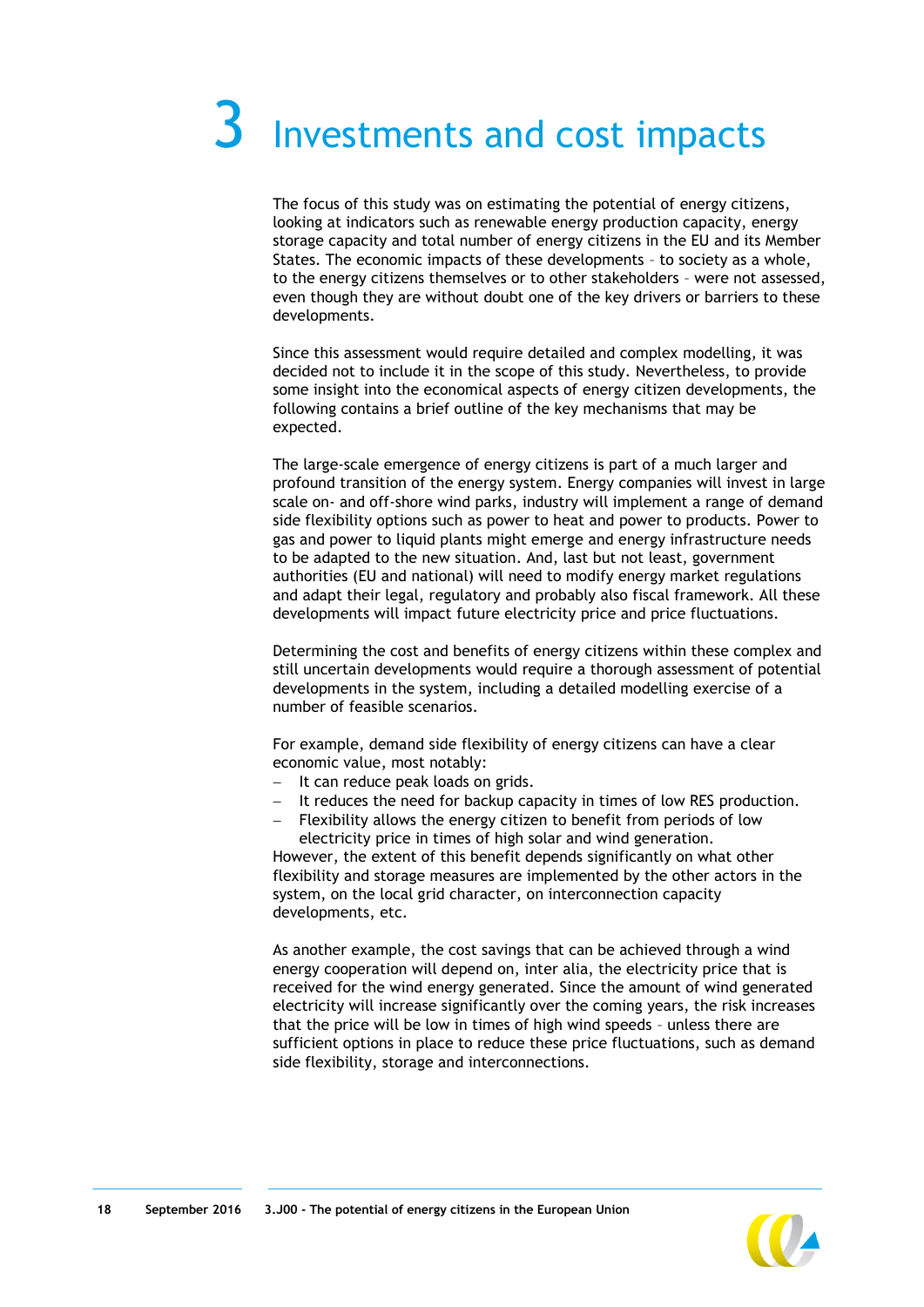Clearly, developing the potential of energy citizens requires investments and generates significant societal, environmental and economic benefits. However, it will also save the need for other investments in RES, demand side flexibility and storage, which would also create benefits. To assess the net cost, the economic benefits and cost of the developments analyzed in this study should therefore be compared against other scenarios for a 100% renewable energy system, or to a well-defined reference scenario.

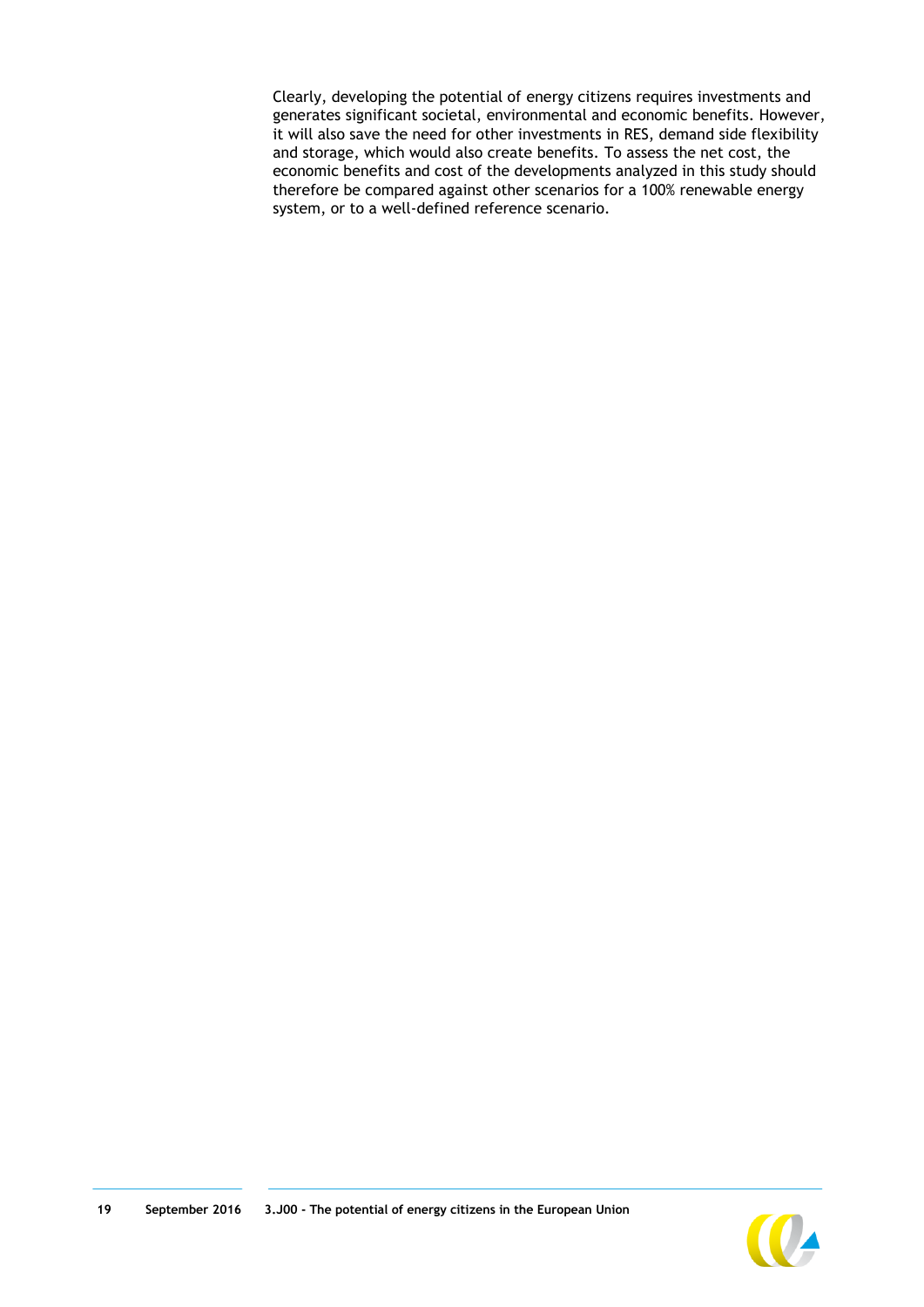## <span id="page-20-0"></span>4 Results

As explained in the introductory chapter, the main result of this project is a comprehensive Excel spreadsheet which contains all quantitative results of this project. From these data, quite a number of different cross sections can be made, since the data differentiate between a number of categories of energy citizens, assess different technologies and indicators, for different years and EU Member States.

In the following, a number of graphs are shown that illustrate the range of data produced and show some key results. These results are produced using the methodology described in Chapter [2,](#page-7-0) with the assumptions listed in the Annex to this report.

[Figure 12](#page-21-0) shows the potential number of EU energy citizens for the various technologies assessed, in 2050. With the assumptions used, we estimate that about 115 million EU households will have an electric vehicle in 2050, 70 million may have a smart electric boiler, 60 million may have solar PV on their roof and 42 million may have stationary batteries on their premises. Another 64 million households could participate in renewable energy production through an energy collective.

Some of these households will have more than one of these technologies, so using the deduplication methodology described in the previous chapter we arrive at an estimated total of 187 million EU households that may contribute to renewable energy production, demand response and/or energy storage in 2050. This is about 83% of the total number of EU households.

About half of all EU households, around 113 million, may produce energy, either individually or through a collective. About 161 million can potentially provide flexible demand services with an EV, (smart) electric boiler or stationary batteries. A large share of the households that could have demand flexibility could also be an energy producer.

We furthermore estimate the potential number of small enterprises that can actively participate in the energy system in 2050 to be 5 to 6 million, the potential number of public entities about 400 thousand.

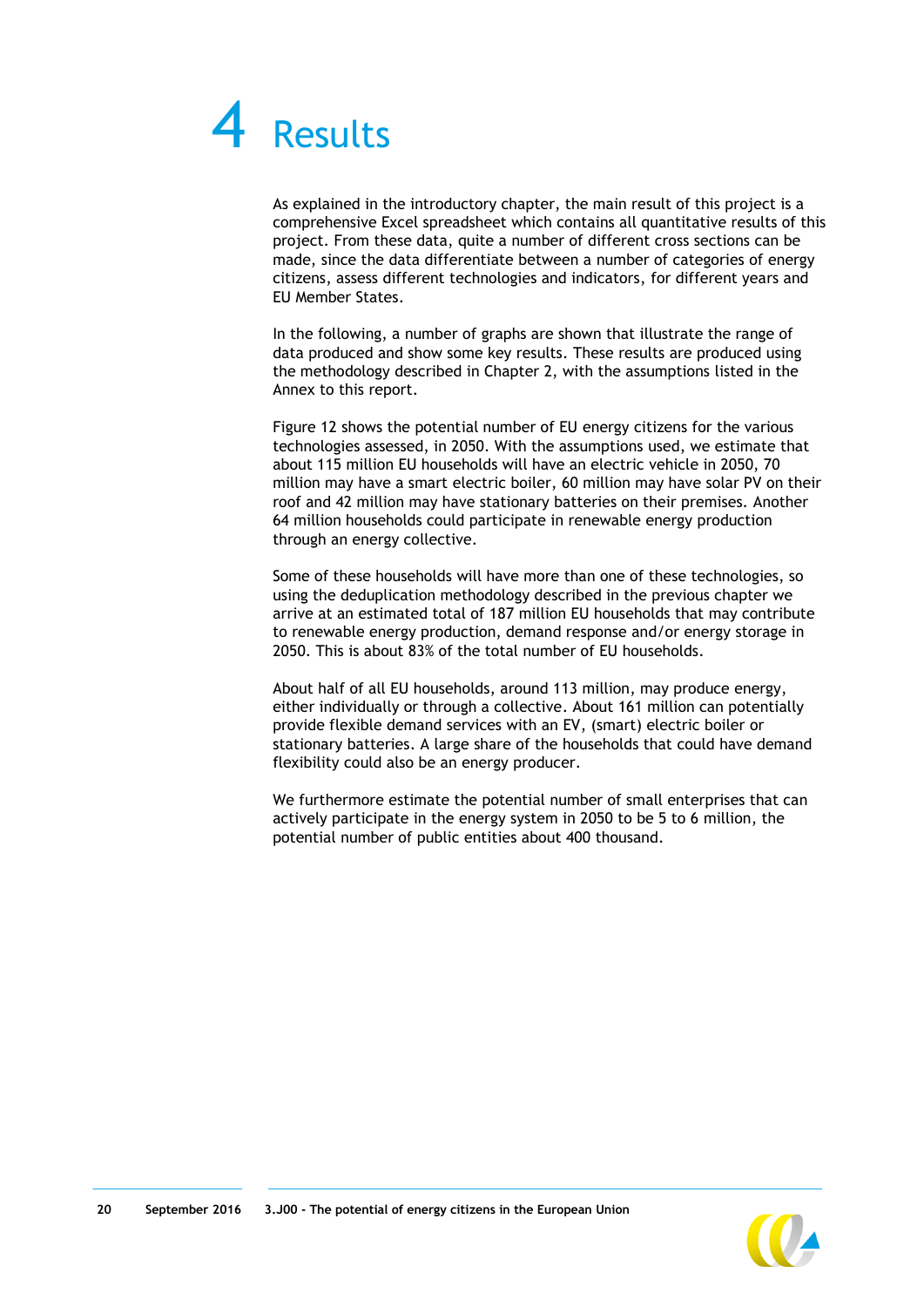

<span id="page-21-0"></span>**Figure 12 Number of energy citizens for the various technologies assessed, potential to 2050 for the EU28** 

The following graphs show some more results, on:

- The potential electricity production by energy citizens in 2050, per category [\(Figure 13\)](#page-22-0) and per Member State [\(Figure 14\)](#page-23-0);
- The potential development of energy storage by energy citizens over time [\(Figure 15\)](#page-24-0).

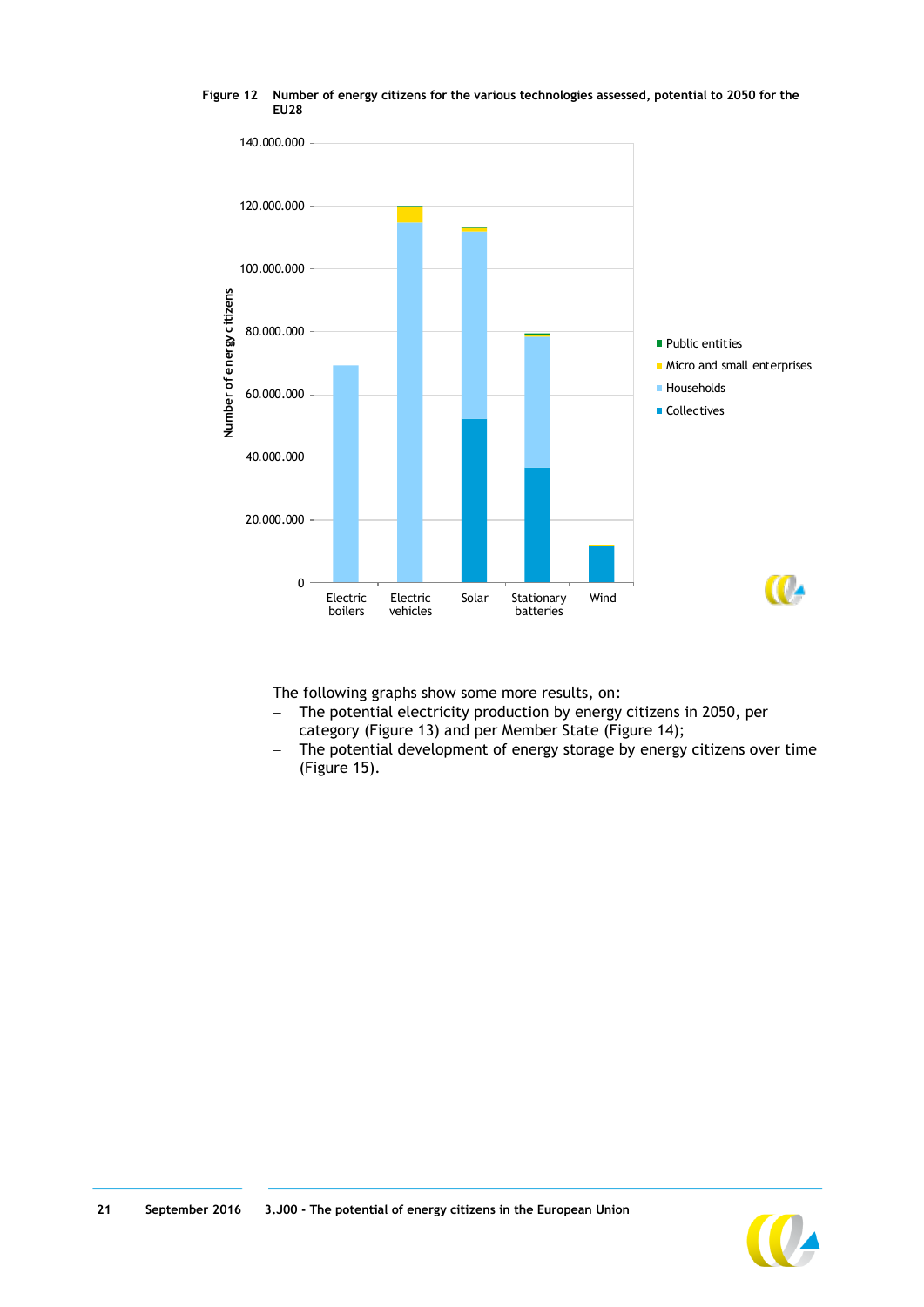

<span id="page-22-0"></span>**Figure 13 Estimated potential for electricity production by the various energy citizen categories, in 2050 for the EU28 (TWh)**



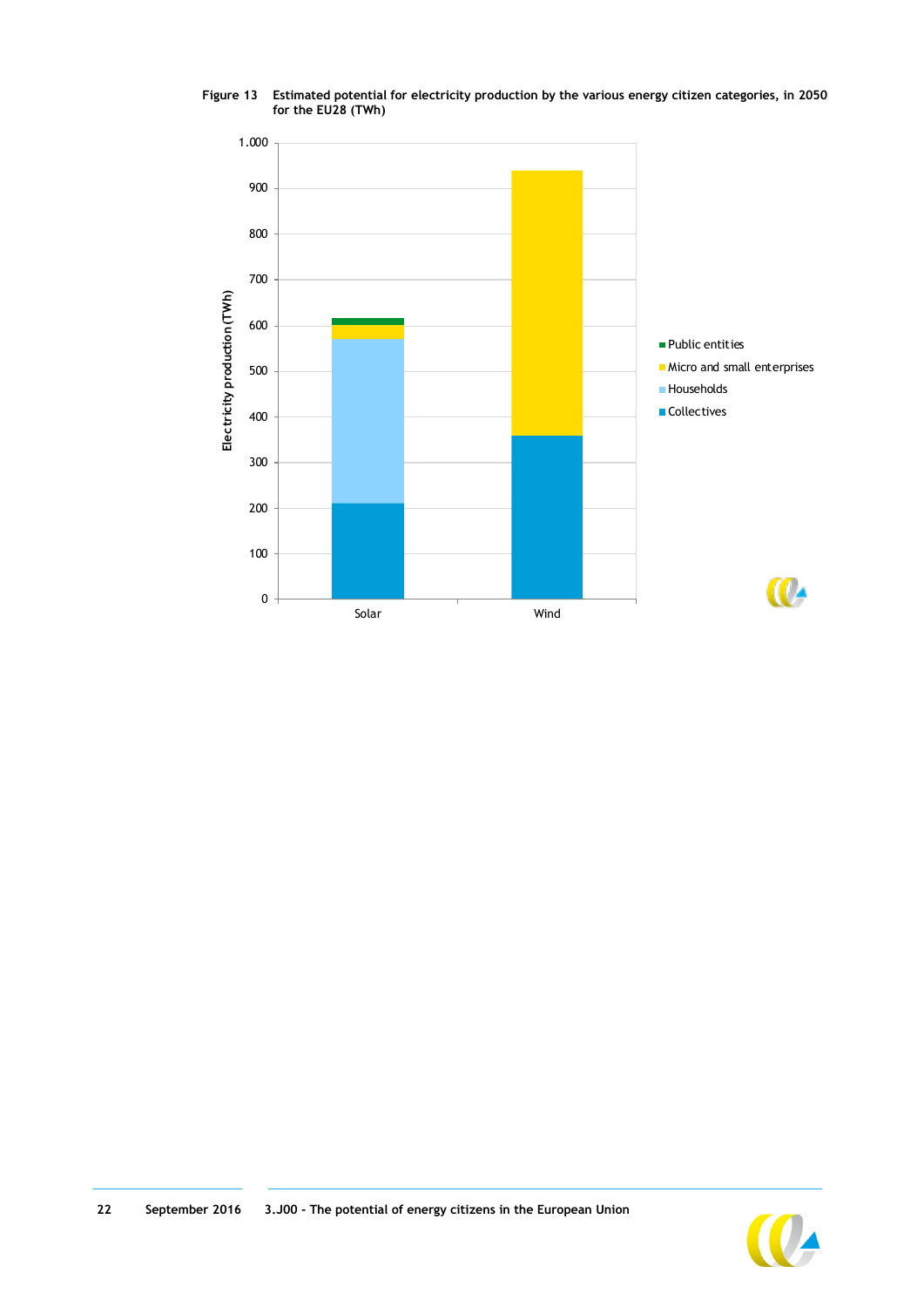<span id="page-23-0"></span>

#### **Figure 14 Electricity production by energy citizens, potential to 2050 per Member State (TWh)**

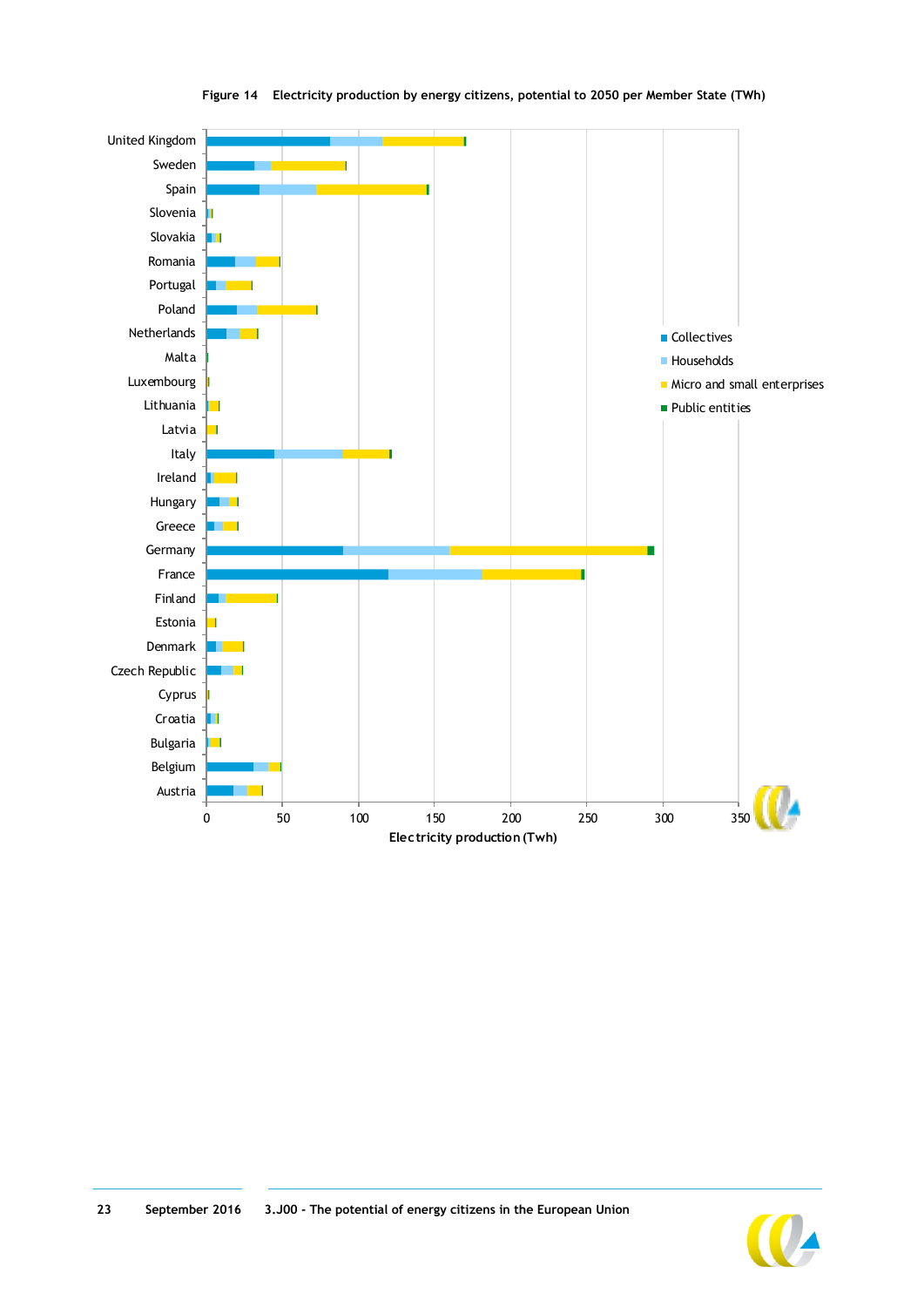<span id="page-24-0"></span>

**Figure 15 Potential energy storage by energy citizens, estimates for 2015, 2030 and 2050 (GWh)**



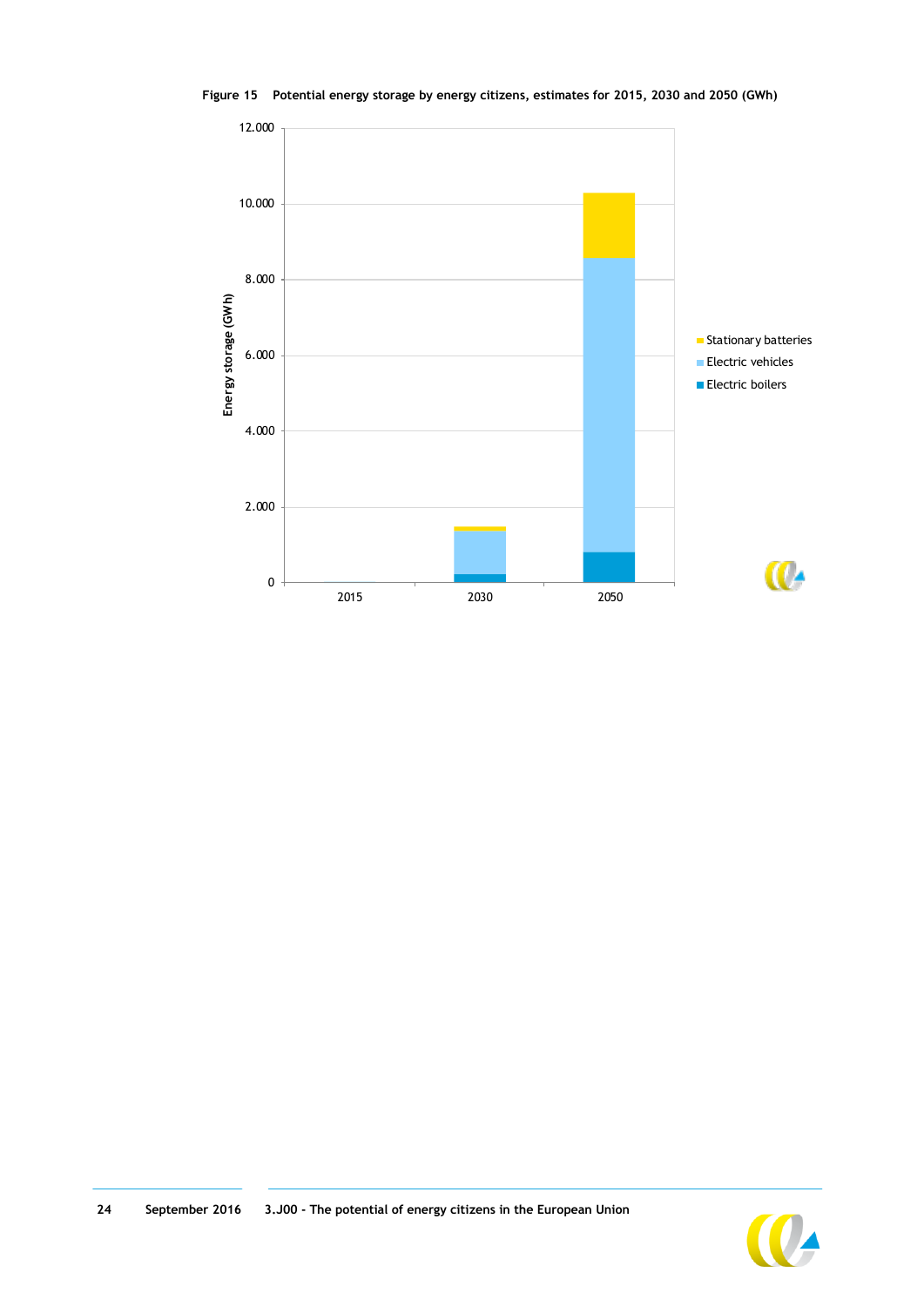## <span id="page-25-0"></span>5 Conclusions and recommendations

The potential for European households, energy collectives, public entities and small enterprises to actively contribute to the future energy system is clearly very significant. We estimate that about 83% of the EU's households could potentially become an active participant, which amounts to about 187 million households. These energy citizens could produce renewable electricity, adapt electricity demand to renewable energy production or store energy at times of oversupply.

A calculation tool was developed to estimate the potential of various energy citizen categories in 2030 and 2050 (households, public entities etc.), looking at a number of different technical options. This resulted in a range of data on the potentials, in terms of number of energy citizens, renewable energy capacity or production, etc. The main results can be found in the Excel file that accompanies this report.

The data and knowledge on the role of energy citizens, both now and in the future, is still very limited. Consequently, the results in this study depend on a large number of assumptions, estimates and methodological choices, and the uncertainties are significant. However, the calculations were based on existing data as far as possible, and the methodology developed is as much as possible based on well-founded reasoning. The resulting data can therefore be seen as a first assessment of the potential of energy citizens in the EU.

The main objective of this study was to produce estimates for the potential number of energy citizens and their contribution to the energy system. It is recommended to follow up this study with a further assessment of the data, and of the calculation methodology. A sensitivity analysis of the various assumptions and variables may be useful to further test the robustness of the methodology used, and to determine and analyse the key drivers for these developments. It is also recommended to further develop data gathering about energy citizens, and increase research on these potential future developments.

Other issues that could be explored further are how this potential for European households, energy collectives, public entities and small enterprises to actively contribute to the future energy system can be realised, and how a future with a large number of energy citizens compares with a more centralized development of a sustainable energy future.



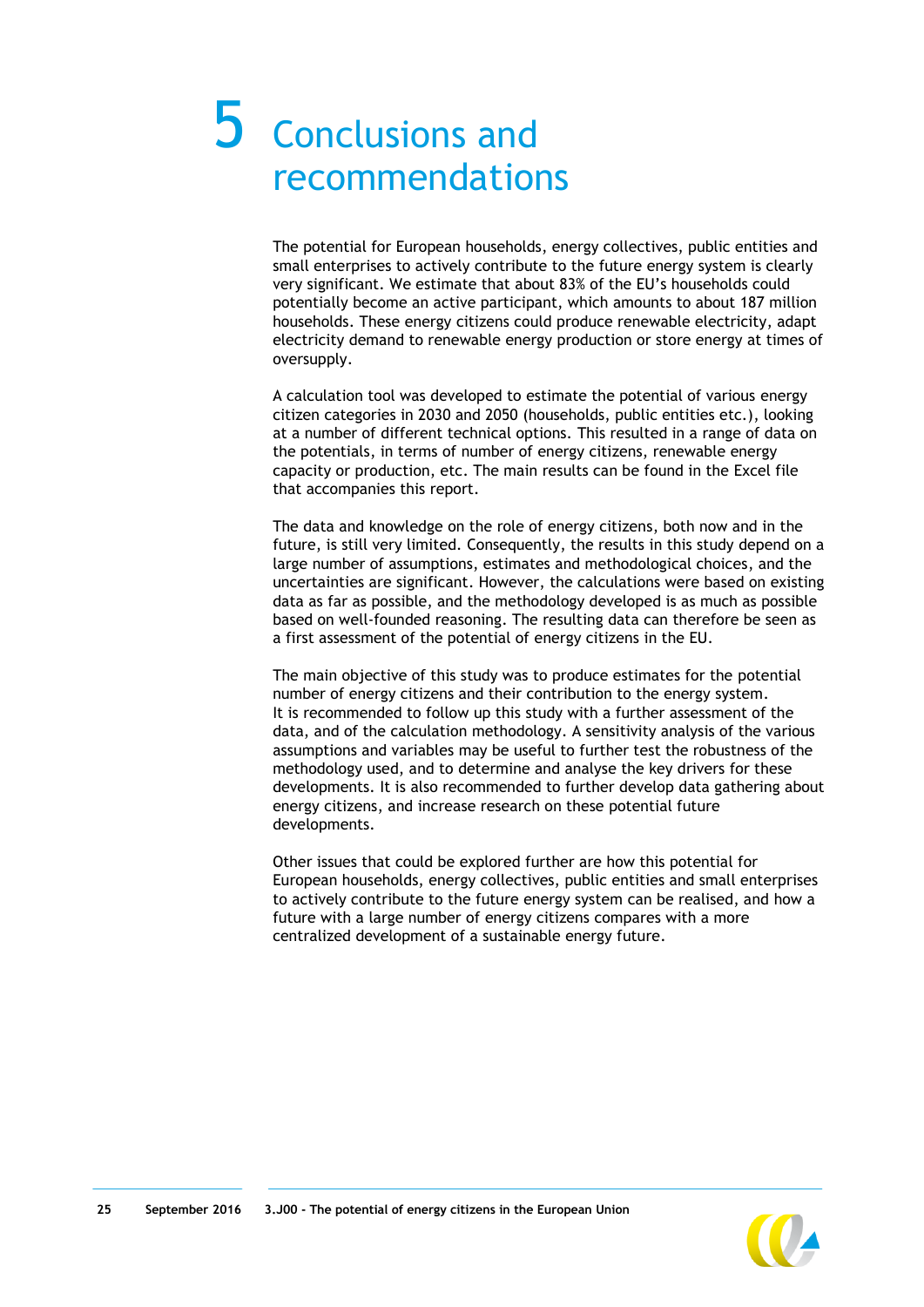## <span id="page-26-0"></span>References

1. Population

The Council of the EU, 2015. Council Decision (EU, Euratom) 2015/2393. Official Journal of the European Union, Volume L332, p. 133.

2. Population Projections Eurostat, 2014a. Main scenario - Population on 1st January by age and sex. [Online] Available at:

[http://appsso.eurostat.ec.europa.eu/nui/show.do?dataset=proj\\_13npms&lang](http://appsso.eurostat.ec.europa.eu/nui/show.do?dataset=proj_13npms&lang=en) [=en](http://appsso.eurostat.ec.europa.eu/nui/show.do?dataset=proj_13npms&lang=en)

[Accessed 2016].

3. Number of households Eurostat, 2016. Number of private households by household composition, number of children and age of youngest child (1 000). [Online] Available at:

[http://appsso.eurostat.ec.europa.eu/nui/show.do?dataset=lfst\\_hhnhtych&lan](http://appsso.eurostat.ec.europa.eu/nui/show.do?dataset=lfst_hhnhtych&lang=en) [g=en](http://appsso.eurostat.ec.europa.eu/nui/show.do?dataset=lfst_hhnhtych&lang=en)

[Accessed 2016].

4. Solar installed capacity and production Eurobserv'er, 2016a. Photovoltaic Barometer. [Online] Available at: [www.eurobserv-er.org/pdf/photovoltaic-barometer-2016-en/](http://www.eurobserv-er.org/pdf/photovoltaic-barometer-2016-en/) [Accessed 2016].

5. Building Stock BPIE, ongoing. BPIE Data Hub for the energy performance of buildings. [Online] Available at: [www.buildingsdata.eu](http://www.buildingsdata.eu/) [Accessed 2016].

6. Wind Installed capacity EWEA, 2016. Wind in power 2015 European statistics, s.l.: The European Wind Energy Association (EWEA).

7. Number of cooperatives RESCoop, 2016. Policy Makers-Facts and figures. [Online] Available at:<https://rescoop.eu/facts-figures-0> [Accessed 2016].

8. Windpoduction Eurobserv'er, 2016b. Wind Energy Barometer. [Online] Available at: [www.eurobserv-er.org/pdf/wind-energy-barometer-2016-en](http://www.eurobserv-er.org/pdf/wind-energy-barometer-2016-en) [Accessed 2016].

9. Technical Potential Defaix, P., Stark, W. v., Worrell, E. & Visser, E. d., 2012. Technical potential for photovoltaics on buildings in the EU27. Solar Energy, 86(9), pp. 2644-2653.

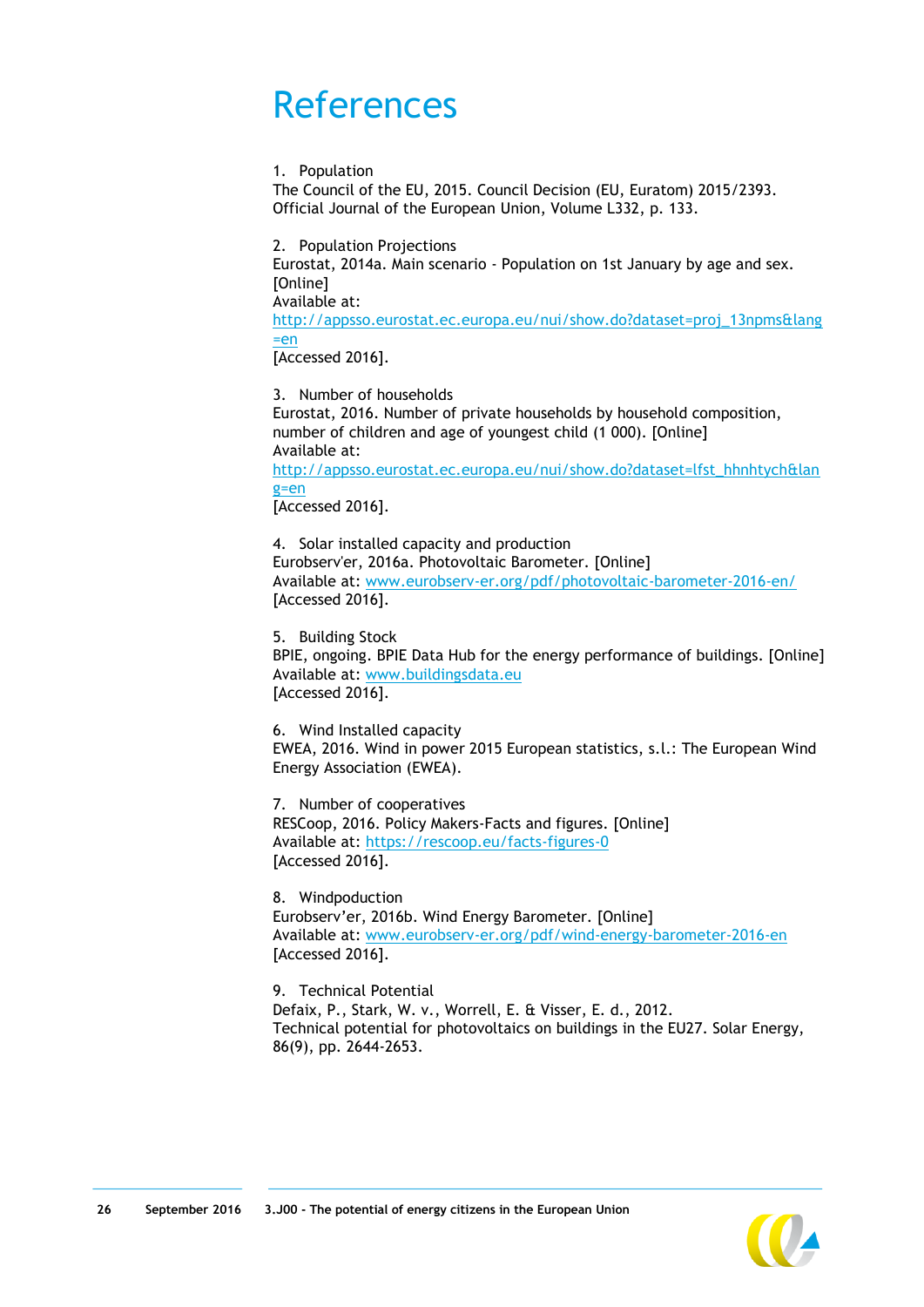10. IEA PVPS Trends 2015 - Irradiation per country IEA-PVPS, 2015. Trends 2015 in Photovoltaic applications: survey Report of Selected IEA Countries between 1992-2014, s.l.: International Energy Agency (IEA).

11. Solar Resource and Photovoltaic Electricity Potential in EU-MENA Region Juraj Beták, Šúri, M., Cebecauer, T. & Skoczek, A., 2012. Solar Resource and Photovoltaic Electricity Potential in EU-MENA Region, Bratislava: SolarGIS.

12. BPIE buildings data BPIE, ongoing. BPIE Data Hub for the energy performance of buildings. [Online] Available at: [www.buildingsdata.eu](http://www.buildingsdata.eu/) [Accessed 2016].

13. Landuse Eurostat Eurostat, 2016a. Database: Land cover and landuse. Landscape (LUCAS). [Online] Available at:<http://ec.europa.eu/eurostat/web/lucas/data/database> [Accessed 2016].

14. DGRV Statistics on collectives in Germany DRGV, 2014. Energiegenossenschaften : Ergebnisse der Umfrage des DGRV und seiner Mitgliedsverbände, Berlin: DGRV – Deutscher Genossenschafts- und Raiffeisenverband e.V.

15. Statistics on collectives in the Netherlands Hier opgewekt, 2015. Lokale energie monitor editie 2015 Resultaten en impact van een beweging, tussenrapportage. [Online] Available at:

[www.hieropgewekt.nl/sites/default/files/u8/pdf\\_hier\\_opgewekt\\_monitor\\_def](http://www.hieropgewekt.nl/sites/default/files/u8/pdf_hier_opgewekt_monitor_def_0.pdf) [\\_0.pdf](http://www.hieropgewekt.nl/sites/default/files/u8/pdf_hier_opgewekt_monitor_def_0.pdf)

[Accessed 2016].

16. GMO Solar PV Segmentation File: GMO\_Data\_on\_segmentation.xlsx Source file obtained from Greenpeace.

17. Europe's onshore and offshore wind energy potential 2009 EEA, 2009. Europe's onshore and offshore wind energy potential. An assessment of environmental and economic constraints, Copenhagen: European Environment Agency (EEA).

18. Statistics on collectives in France Groupement Médiation & Environnement, 2016. Quelle intégration territoriale des énergies renouvelables participatives? : Quelle intégration territoriale des énergies renouvelables participatives?, Angers Cedex: l"ADEME.

19. Energy Revolutions data File: Energy Revolutions-Standard reports summary.xlsx Source file obtained from Greenpeace.

20. Eurobarometer : Public opinion in the EU TNS opinion & social, 2015. Public Opinion in the European Union, first results. Standard Eurobarometer 83/Spring, Brussels: European Commission, Directorate-General for Communication.

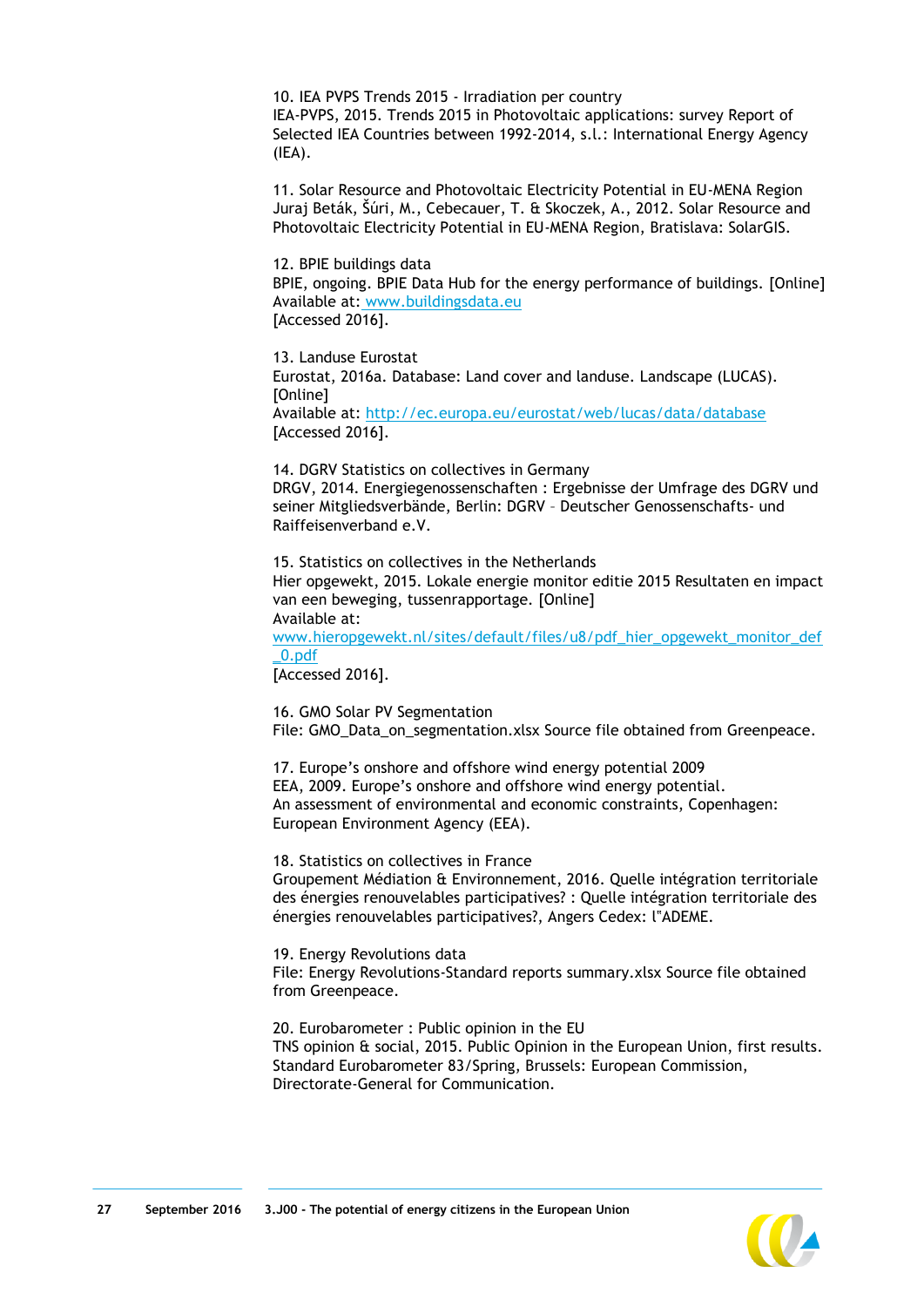21. MEErP Preparatory Study on Taps and Showers EC, JRC, 2014. MEErP Preparatory Study on Taps and Showers. Task 3 report: Users (version 2), Working document for the 2nd Technical Working Group meeting, Brussels: European Commission (EC).

22. Household saving rate Eurostat

Eurostat, 2016b. Products Datasets: Household saving rate. [Online] Available at: [http://ec.europa.eu/eurostat/web/products-datasets/-](http://ec.europa.eu/eurostat/web/products-datasets/-/tsdec240) [/tsdec240](http://ec.europa.eu/eurostat/web/products-datasets/-/tsdec240)

[Accessed 2016].

23. Companies size class analysis number of FTE and Value added Eurostat EC, Eurostat, 2015. Eurostat Statistics Explained: Business economy - size class analysis. [Online] Available at: [http://ec.europa.eu/eurostat/statistics](http://ec.europa.eu/eurostat/statistics-explained/index.php/Business_economy_-_size_class_analysis)[explained/index.php/Business\\_economy\\_-\\_size\\_class\\_analysis](http://ec.europa.eu/eurostat/statistics-explained/index.php/Business_economy_-_size_class_analysis) [Accesssed 2016].

24. Companies size class number of companies Eurostat 2016c. Annual enterprise statistics by size class for special aggregates of activities (NACE Rev. 2). [Online] Available at: [http://appsso.eurostat.ec.europa.eu/nui/show.do?dataset=sbs\\_sc\\_sca\\_r2&lan](http://appsso.eurostat.ec.europa.eu/nui/show.do?dataset=sbs_sc_sca_r2&lang=en) [g=en](http://appsso.eurostat.ec.europa.eu/nui/show.do?dataset=sbs_sc_sca_r2&lang=en) [Accessed 2016]

25. Companies size class number of companies

26. Costs of Wind Energy NREL, 2014. 2014 Cost of Wind Energy Review, Golden (US): National Renewable Energy Laboratory (NREL).

27. Division onshore and offshore EWEA Annual statistics EWEA, 2016. Wind in power 2015 European statistics, s.l.: The European Wind Energy Association (EWEA).

28. Passenger cars per 1,000 inhabitants. Eurostat, 2014b. Passenger cars per 1,000 inhabitants. [Online] Available at: [http://ec.europa.eu/eurostat/en/web/products-datasets/-](http://ec.europa.eu/eurostat/en/web/products-datasets/-/ROAD_EQS_CARHAB) [/ROAD\\_EQS\\_CARHAB](http://ec.europa.eu/eurostat/en/web/products-datasets/-/ROAD_EQS_CARHAB) [Accessed 2016].

29. ICCT Pocketbook passenger cars statistics 2014 (p.42) ICCT, 2015. European Vehicle Market statistics; Pocketbook 2014, Berlin: International Council on Clean Transportation Europe (ICCT).

30. Share of passenger cars Ricardo Energy & Environment; TEPR, 2015. Ex-post Evaluation of Directive 2009/33/EC on the promotion of clean and energy efficient road transport vehicles, Final Report, Brussels: European Commission (EC), Directorate-General for Mobility and Transport.

31. Share of cars owned by enterprises in NL VNA, 2013. Zicht op zakelijke (auto)mobiliteit: Overzicht van de belangrijkste bevindingen, Bunnik: Vereniging van Nederlandse Autoleasemaatschappijen (VNA).

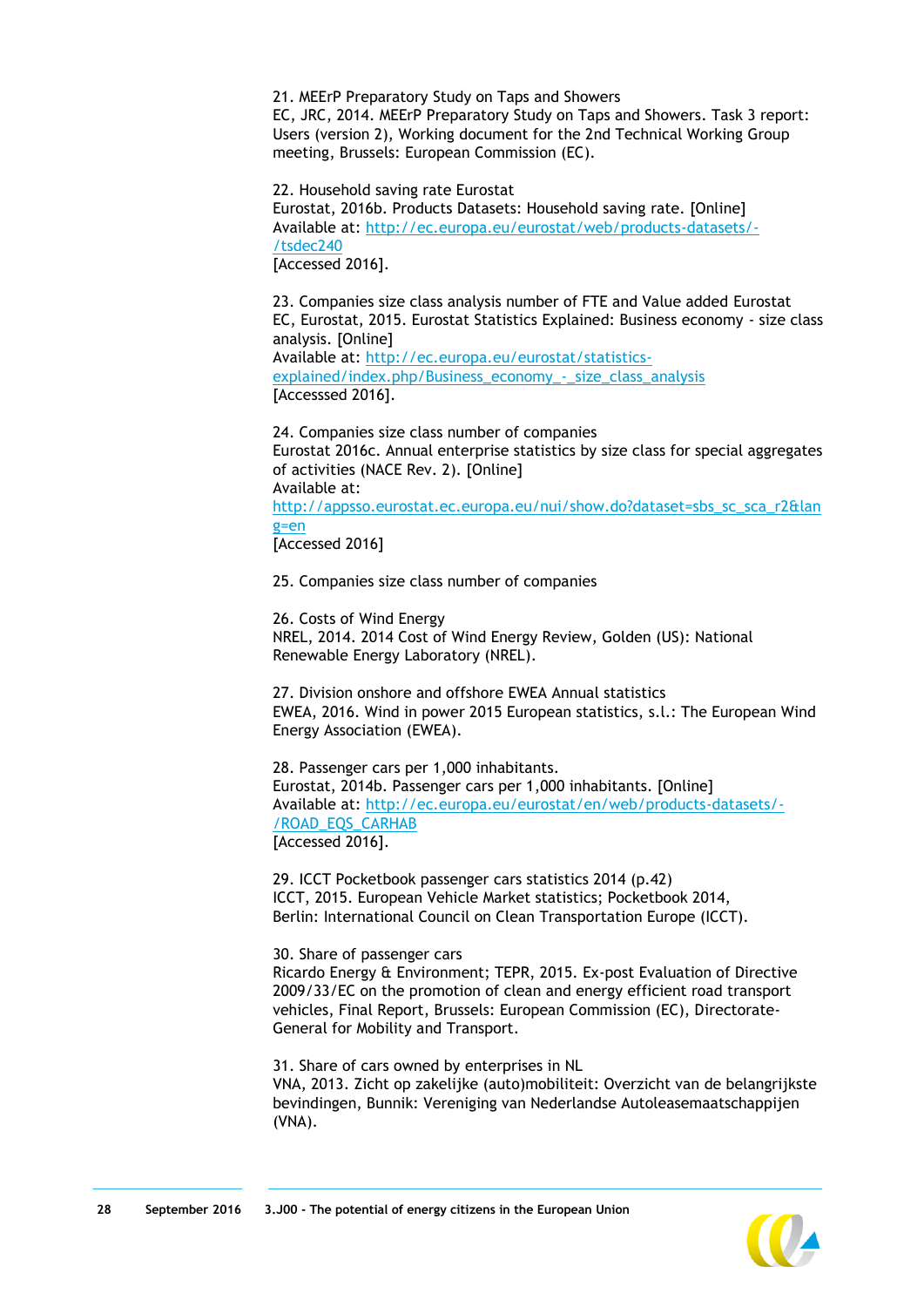32. Share of I Households without a car in NL CBS, 2015. Huishoudens in bezit van auto of motor; huishoudkenmerken. [Online] Available at: [http://statline.cbs.nl/Statweb/publication/?DM=SLNL&PA=81845NED&D1=1,3&](http://statline.cbs.nl/Statweb/publication/?DM=SLNL&PA=81845NED&D1=1,3&D2=a&D3=0-2,13-31&D4=l&HDR=T,G1&STB=G3,G2&VW=T) [D2=a&D3=0-2,13-31&D4=l&HDR=T,G1&STB=G3,G2&VW=T](http://statline.cbs.nl/Statweb/publication/?DM=SLNL&PA=81845NED&D1=1,3&D2=a&D3=0-2,13-31&D4=l&HDR=T,G1&STB=G3,G2&VW=T) [Accessed 2016].

33. OECD Countries OECD, 2016. Members and Partners. [Online] Available at: [www.oecd.org/about/membersandpartners/](http://www.oecd.org/about/membersandpartners/) [Accessed 2016].

34. OECD Europe countries OECD, 2013. Glossary of Statistical Terms: OECD-Europe. [Online] Available at: <https://stats.oecd.org/glossary/detail.asp?ID=1884> [Accessed 2016].

35. Populations <http://data.worldbank.org/indicator/SP.POP.TOTL>

36. Solar PV data households NL De Groene Krant, 2015. Forse toename geregistreerde huishoudens met zonnepanelen. [Online] Available at: [http://groenecourant.nl/zonne-energie/forse-toename](http://groenecourant.nl/zonne-energie/forse-toename-geregistreerde-huishoudens-met-zonnepanelen/)[geregistreerde-huishoudens-met-zonnepanelen/](http://groenecourant.nl/zonne-energie/forse-toename-geregistreerde-huishoudens-met-zonnepanelen/) [Accessed 2016].

37. Czech Republic energy data 2015ERÚ, 2016. Roční zpráva o provozu ES ČR 2015, Praha: Oddělení statistiky a sledování kvality ERÚ.

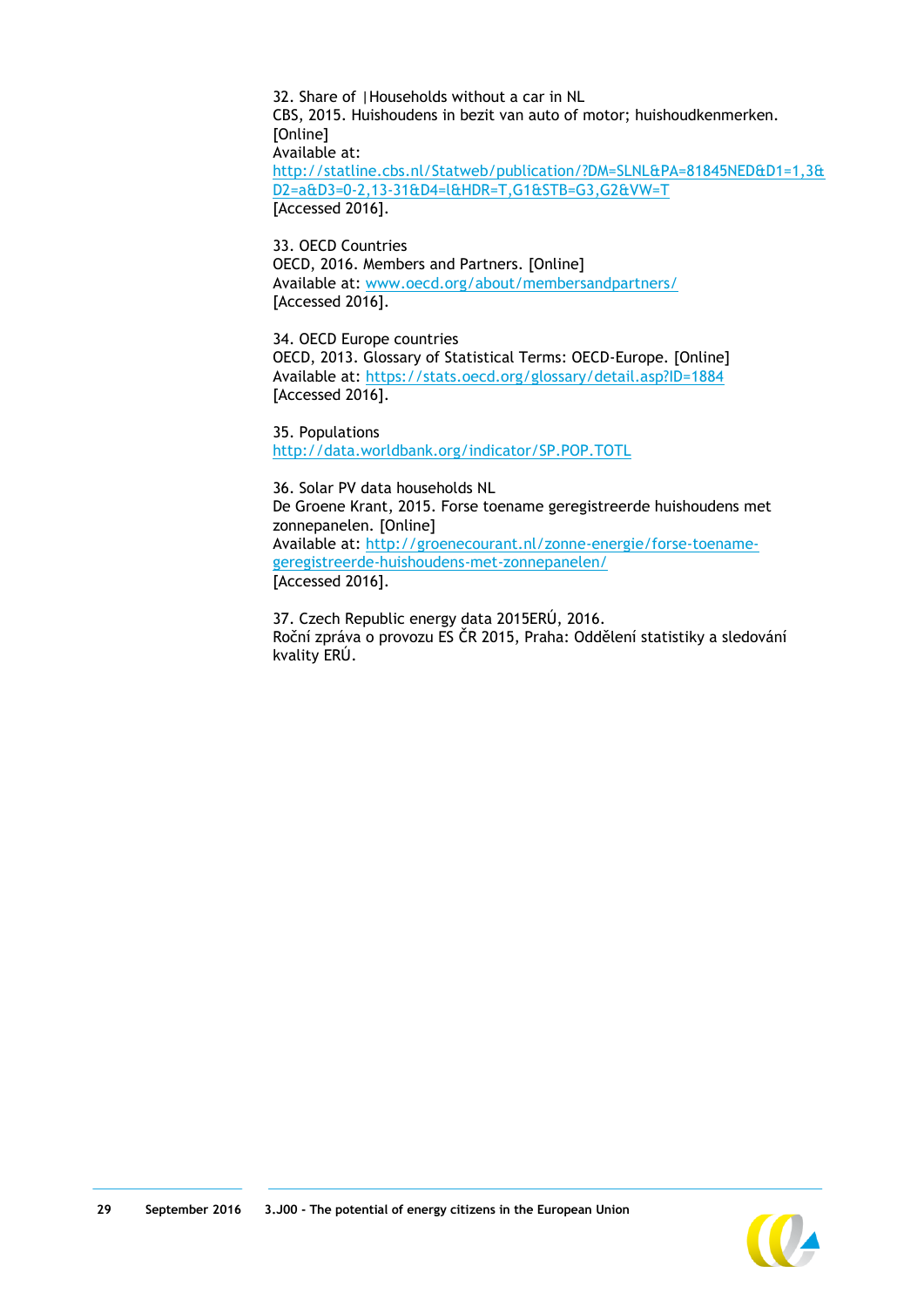## <span id="page-30-0"></span>Annex A Assumptions

| Table 1<br>Solar PV                                                                                  |                          |                 |        |                                                                                                                                                                                                                                           |
|------------------------------------------------------------------------------------------------------|--------------------------|-----------------|--------|-------------------------------------------------------------------------------------------------------------------------------------------------------------------------------------------------------------------------------------------|
| E[R] OECD Europe E[R]-scenario                                                                       |                          | 2030            | 2050   |                                                                                                                                                                                                                                           |
| [20]<br>Installed capacity (GW)                                                                      |                          | 305             |        | 555 Capacity and generation in Energy Revolution scenario.                                                                                                                                                                                |
| Electricity generation (TWh/y)                                                                       |                          | 337             | 647    |                                                                                                                                                                                                                                           |
|                                                                                                      |                          |                 |        |                                                                                                                                                                                                                                           |
| Average size of installation                                                                         | 2015                     | 2030            | 2050   |                                                                                                                                                                                                                                           |
| (kWp)<br>Households                                                                                  | 4                        | 5               |        | 6 Average size of installation for different energy citizens                                                                                                                                                                              |
| <b>SME</b>                                                                                           | 25                       | 30              | 35     | groups. For households very typical, size increases due                                                                                                                                                                                   |
| Public entitites                                                                                     | 25                       | 30              |        | to efficiency improvements up to 2050. For SME, public<br>35 entities provisional estimates.                                                                                                                                              |
| Per member of collective                                                                             | 1,3                      | $\overline{2}$  | 2,5    |                                                                                                                                                                                                                                           |
|                                                                                                      |                          |                 |        |                                                                                                                                                                                                                                           |
|                                                                                                      | 2015 [9]                 | 2030 [9]        |        | 2050 Conversion efficiency improves over time due to                                                                                                                                                                                      |
| Average efficiency of PV modules<br>installed                                                        | 15,80%                   | 19,70%          | 23,60% | technology learning.<br>Note: rough estimate for 2050.                                                                                                                                                                                    |
|                                                                                                      |                          |                 |        |                                                                                                                                                                                                                                           |
| Performance ratio [9]                                                                                | 80%                      |                 |        | Factor representing conversion losses (inverter) and<br>other system losses.                                                                                                                                                              |
|                                                                                                      |                          |                 |        |                                                                                                                                                                                                                                           |
| Number of floors per building<br>type                                                                |                          |                 |        |                                                                                                                                                                                                                                           |
| Single family dwellings [9]                                                                          | $\overline{2}$           |                 |        | These figures are needed to calculate roof surface area<br>for PV.                                                                                                                                                                        |
| Multi-family average of low- and<br>high-rise [9]                                                    | 5,75                     |                 |        |                                                                                                                                                                                                                                           |
| Commercial buildings                                                                                 | 4                        |                 |        |                                                                                                                                                                                                                                           |
| Public buildings                                                                                     | 4                        |                 |        |                                                                                                                                                                                                                                           |
|                                                                                                      |                          |                 |        |                                                                                                                                                                                                                                           |
| Solar suitable area [9]                                                                              | 40%                      |                 |        | Factor to correct for obstacles on roof (windows, heat<br>exchangers, chimneys, etc.).                                                                                                                                                    |
|                                                                                                      |                          |                 |        |                                                                                                                                                                                                                                           |
|                                                                                                      |                          | 2030            | 2050   |                                                                                                                                                                                                                                           |
| Investment costs 1 kWp<br>(2015 Euro)                                                                |                          | € 800           |        | $\epsilon$ 500 Indicative costs, needed to calculate energy citizen<br>capacity based on savings rate.                                                                                                                                    |
|                                                                                                      |                          |                 |        |                                                                                                                                                                                                                                           |
| Share of commercial grade PV<br>installations (10-250kWp) on roofs<br>of micro and small enterprises | 40%                      |                 |        | Provisional figure that is needed to attribute some solar<br>PV capacity to micro and small enterprises and public<br>entities. We have tried to find some literature backing<br>up these shares but that is very difficult. The share is |
| Share of commercial grade PV<br>installations (10-250kWp) on roofs<br>of public entities             | 20%                      |                 |        | assumed to be the same in all years.                                                                                                                                                                                                      |
|                                                                                                      |                          |                 |        |                                                                                                                                                                                                                                           |
|                                                                                                      | <b>Building</b><br>based | Ground<br>based |        |                                                                                                                                                                                                                                           |
| Share of installed capacity (2030<br>and 2050)                                                       | 80%                      | 20%             |        | Estimate.                                                                                                                                                                                                                                 |

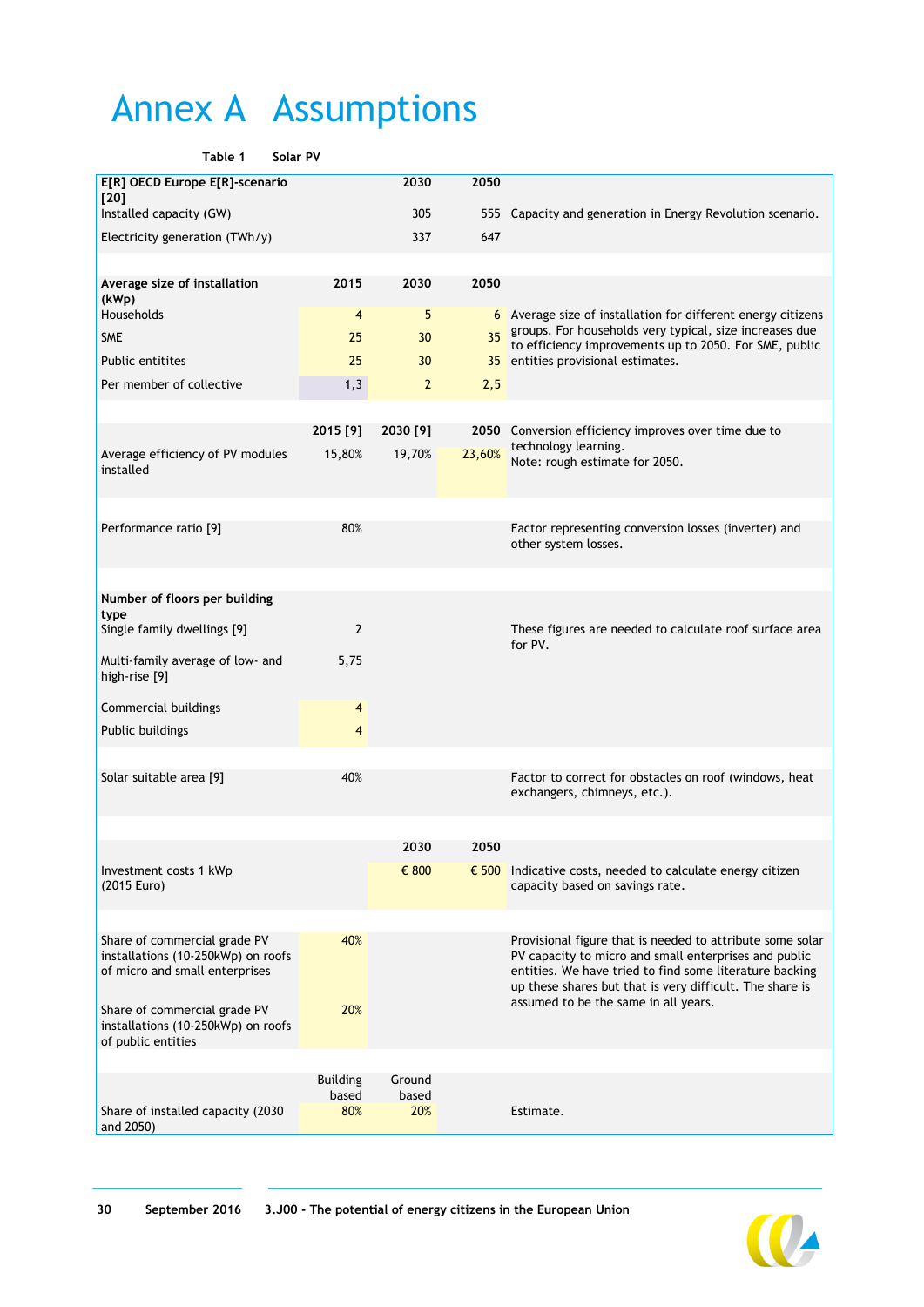| E[R] OECD Europe E[R]-scenario<br>[20]                                          |      | 2030         | 2050  |                                                                                                                                                                                                                                                                       |
|---------------------------------------------------------------------------------|------|--------------|-------|-----------------------------------------------------------------------------------------------------------------------------------------------------------------------------------------------------------------------------------------------------------------------|
| Installed capacity (GW)                                                         |      | 325          | 510   | Capacity and generation in Energy Revolution<br>scenario.                                                                                                                                                                                                             |
| Electricity generation $(TWh/y)$                                                |      | 819          | 1.426 |                                                                                                                                                                                                                                                                       |
|                                                                                 |      |              |       |                                                                                                                                                                                                                                                                       |
| Share onshore in Europe [27]                                                    | 92%  |              |       | We have to assume a share of wind<br>onshore/offshore to translate the Greenpeace<br>figures.                                                                                                                                                                         |
|                                                                                 |      |              |       |                                                                                                                                                                                                                                                                       |
|                                                                                 |      | 2030         | 2050  |                                                                                                                                                                                                                                                                       |
| Investment costs 1 kW (2015 Euro)                                               |      | € 900        |       | $\epsilon$ 700 Indicative costs, e.g. needed to calculate energy<br>citizen capacity based on investment potential                                                                                                                                                    |
|                                                                                 |      |              |       |                                                                                                                                                                                                                                                                       |
| Share of wind power owned by<br>micro and small enterprises<br>(mainly farmers) | 30%  |              |       | Provisional figure that is needed to attribute<br>some wind generation to small enterprises<br>(mainly farmers). We have tried to find some<br>literature backing up these shares but that is<br>very difficult. The share is assumed to be the<br>same in all years. |
|                                                                                 |      |              |       |                                                                                                                                                                                                                                                                       |
|                                                                                 | 2015 | 2030         | 2050  |                                                                                                                                                                                                                                                                       |
| Average installed capacity at<br>farmer (MW)                                    | 0, 5 | $\mathbf{1}$ |       | 1,5 Provisional figures to assess the number of energy<br>citizens (farmers and collectives)                                                                                                                                                                          |
| Capacity per member of collective<br>(kW)                                       | 8,3  | 10           | 13    |                                                                                                                                                                                                                                                                       |

#### **Table 3 Electric boilers**

**Table 2 Wind**

|                                              |       | 2015 2030 2050 |      |                                                                                                                                                                                                                                                                                                    |
|----------------------------------------------|-------|----------------|------|----------------------------------------------------------------------------------------------------------------------------------------------------------------------------------------------------------------------------------------------------------------------------------------------------|
| E-boilers added in comparison to<br>2004     | 3%    | 7%             | 15%  | Estimates of growth of E-boiler thanks to electrification and excess<br>renewable electricity. The implied S-curve of technology adoption<br>results in total electric boiler capacity being growing from 30% in 2004<br>to a level of 45% in 2050.                                                |
|                                              |       |                |      |                                                                                                                                                                                                                                                                                                    |
|                                              | 2015  | 2030           | 2050 | As of yet, all boilers are 'dumb', at best they switch on during off-peak                                                                                                                                                                                                                          |
| Adoption rate smart addition to<br>E-boilers | $0\%$ | 30%            | 100% | hours. Due to smart grid technology, they can be steered to be price<br>responsive and complement renewable electricity grid infeed. We<br>assume 100% of boilers to be 'smart' by 2050, with an implied S-<br>curve/exponential growth in the number of smart appliances in the next<br>35 years. |
|                                              |       |                |      |                                                                                                                                                                                                                                                                                                    |
| Energy capacity average E-boiler<br>(kWh)    | 11.5  |                |      | Indicative (conservative) assessment, corresponds to what can be easily<br>stored in an average E-boiler of say 200 litres.                                                                                                                                                                        |
|                                              |       |                |      |                                                                                                                                                                                                                                                                                                    |
| Electric power E-boiler (kW)<br>@230 V       | 2,0   |                |      | An average electric capacity of 2 kW per boiler is in line with current<br>technology.                                                                                                                                                                                                             |

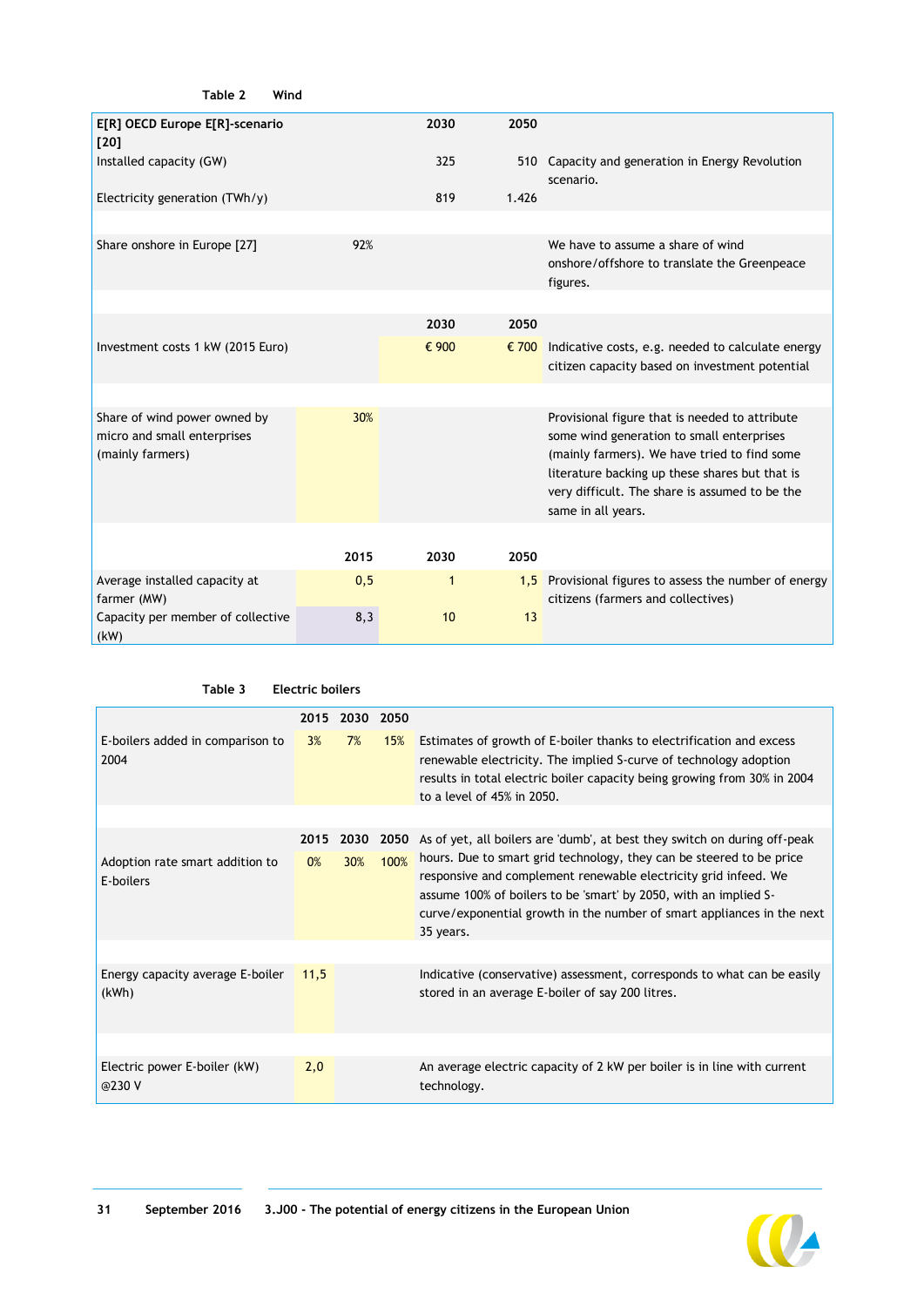#### **Table 4 Stationary batteries**

|                                            |       | 2030 | 2050      |                                                                                                                                                                                                                                                                                                                                                                                                                                                                                                                                                                    |
|--------------------------------------------|-------|------|-----------|--------------------------------------------------------------------------------------------------------------------------------------------------------------------------------------------------------------------------------------------------------------------------------------------------------------------------------------------------------------------------------------------------------------------------------------------------------------------------------------------------------------------------------------------------------------------|
| Adoption battery storage at PV locations   |       | 20%  | 70%       | For this study we assume that grid connected batteries are<br>only placed at energy citizens that employ solar PV because<br>the incentive is the strongest for them e.g. to prevent the<br>waste of energy due to e.g. solar PV curtailment. We assume<br>the solar PV capacities to be growing so fast that the grid<br>cannot keep up, increasing being a bottleneck after 2030 in<br>many locations. Also we expected storage technology to<br>improve over time, meaning we assume an exponential<br>growth rate that approaches 70% market adoption in 2050. |
|                                            |       |      |           |                                                                                                                                                                                                                                                                                                                                                                                                                                                                                                                                                                    |
|                                            |       |      | 2030 2050 |                                                                                                                                                                                                                                                                                                                                                                                                                                                                                                                                                                    |
| Storage capacity per PV capacity (kWh/kWp) |       | 3    | 4         | The figure reflects the assumption that the storage size<br>reflects the approximate daily peak production that cannot be<br>directly used in summertime.                                                                                                                                                                                                                                                                                                                                                                                                          |
|                                            |       |      |           |                                                                                                                                                                                                                                                                                                                                                                                                                                                                                                                                                                    |
| Charging/discharging power (kW/kWh)        | 0, 30 |      |           | Charging/discharging capacity reflects charging and<br>discharging to the level of entire storage drained/charged in<br>3 hours time, which is reasonable.                                                                                                                                                                                                                                                                                                                                                                                                         |

**Table 5 Electric vehicles**

| EV share in fleet                         |                   | 2030<br>20%                       | 2050<br>80%             |                      | These are provisional estimates of the<br>share of EVs in the EU vehicle fleet for<br>individual transportation. These figures are<br>very ambitious, current sales figures must<br>increase profoundly to meet 20% in 2030.<br>To move from fossil fuels to carbon<br>transport, we will have to use high share of<br>electric personal transport, however. |
|-------------------------------------------|-------------------|-----------------------------------|-------------------------|----------------------|--------------------------------------------------------------------------------------------------------------------------------------------------------------------------------------------------------------------------------------------------------------------------------------------------------------------------------------------------------------|
|                                           |                   |                                   |                         |                      |                                                                                                                                                                                                                                                                                                                                                              |
|                                           | <b>Households</b> | Micro and<br>small<br>enterprises | <b>Public</b><br>$[30]$ | Other<br>enterprises | The share of households and other energy<br>citizen groups have been derived from the<br>current status quo of vehicle ownership<br>(Dutch data), assumed to be applicable to                                                                                                                                                                                |
| Share of fleet per energy citizen<br>type | 89%               | 5%                                | 1%                      | 5%                   | future years as well.                                                                                                                                                                                                                                                                                                                                        |
| Number of cars per owner                  |                   | $\overline{2}$                    | 50                      |                      | Provisional estimate.                                                                                                                                                                                                                                                                                                                                        |
|                                           |                   |                                   |                         |                      |                                                                                                                                                                                                                                                                                                                                                              |
|                                           | 2015              | 2030                              | 2050                    |                      |                                                                                                                                                                                                                                                                                                                                                              |
| Average battery capacity EV<br>(kWh)      | 45                | 60                                | 100                     |                      | Provisional estimate of battery capacity.<br>We assume a technology development that<br>works in two areas - price reduction and<br>footprint reduction. Both of these<br>developments allow manufacturers to<br>increase the storage capacity and range of<br>the average EV.                                                                               |
|                                           |                   |                                   |                         |                      |                                                                                                                                                                                                                                                                                                                                                              |
| Charging/discharging power<br>(kW/kWh)    | 0, 10             |                                   |                         |                      | We assume that average peak charging and<br>discharging of the capacity is done in 10<br>hours. We obviously chose a lower figure<br>than fast charging, because of grid<br>constraints.                                                                                                                                                                     |

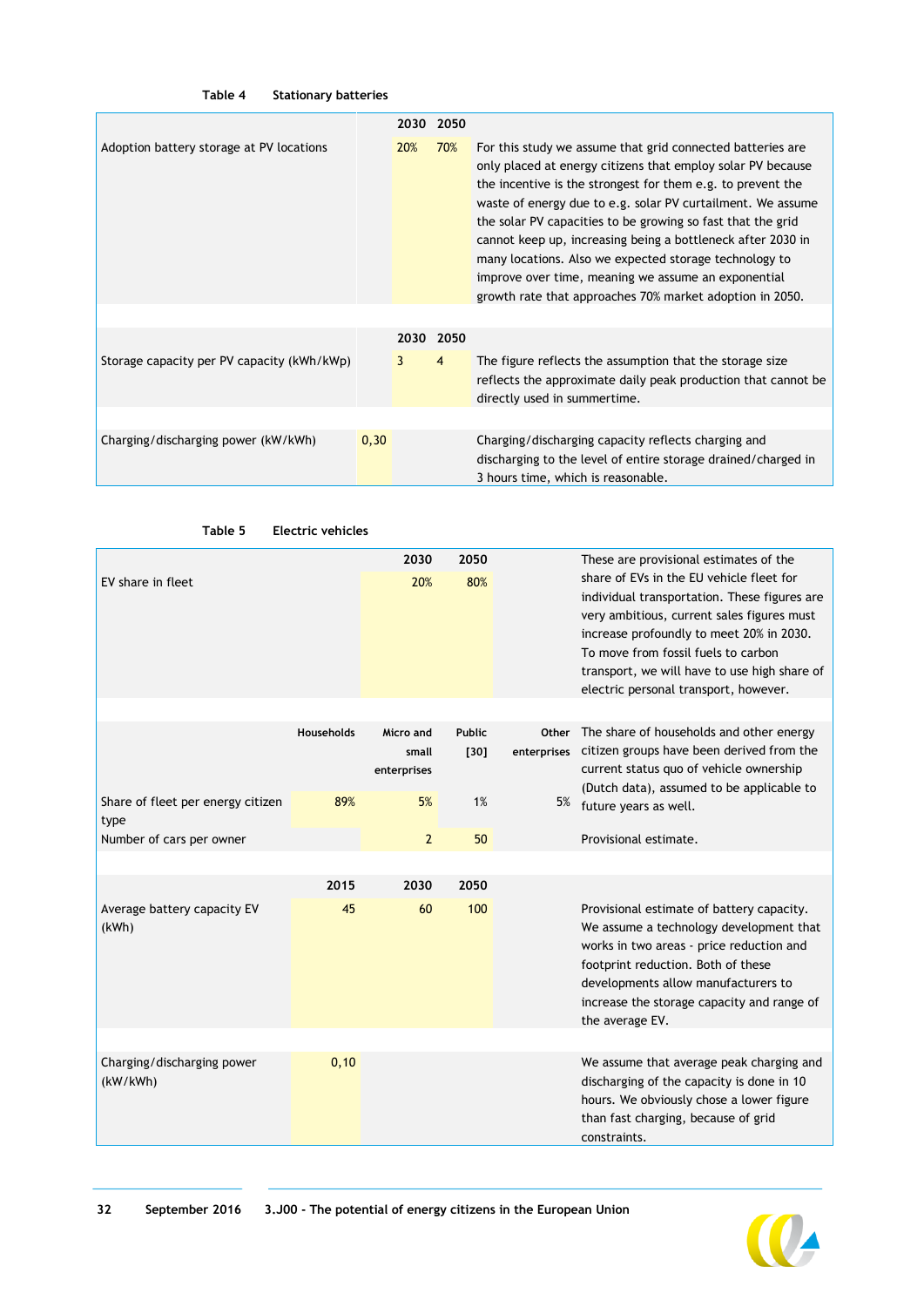| Share of time plugged in                  | 50%   | Provisional figure.                                                                                                                                                                       |
|-------------------------------------------|-------|-------------------------------------------------------------------------------------------------------------------------------------------------------------------------------------------|
|                                           |       |                                                                                                                                                                                           |
| Share of capacity available for<br>flex   | 80%   | Provisional figure, we don't want every kWh<br>storage to be allotted to the market<br>(people want a minimum transport distance<br>to be able to e.g. go to a hospital at all<br>times). |
|                                           |       |                                                                                                                                                                                           |
| Share of households without a<br>car [32] | 28,5% | Average of NL is used for EU28 due to<br>missing data.                                                                                                                                    |

| Investment potential |
|----------------------|
|----------------------|

|                                                                                                             | Min        | Max        |                                                                                                                                                                                                                                                                                                                                                                                                                                                                                                                                  | Provisional figure for the investment                                                                                                                                                                                                                   |
|-------------------------------------------------------------------------------------------------------------|------------|------------|----------------------------------------------------------------------------------------------------------------------------------------------------------------------------------------------------------------------------------------------------------------------------------------------------------------------------------------------------------------------------------------------------------------------------------------------------------------------------------------------------------------------------------|---------------------------------------------------------------------------------------------------------------------------------------------------------------------------------------------------------------------------------------------------------|
| Maximum investment per household<br>per year (Euro)                                                         | 100<br>500 |            | potential per MS. We assume that<br>investment depends on the average<br>savings rate of EU countries. The savings<br>rate is normalised and used to calculate an<br>investment potential from households for<br>solar PV/wind in the different member<br>states, where the lower end of the<br>investment amount specified is allotted to<br>the EU countries with the lowest<br>households savings rate, and the higher<br>figure to the EU country with the highest<br>savings rate, with the other MS falling in<br>between. |                                                                                                                                                                                                                                                         |
|                                                                                                             |            |            |                                                                                                                                                                                                                                                                                                                                                                                                                                                                                                                                  |                                                                                                                                                                                                                                                         |
|                                                                                                             |            | 2030       | 2050                                                                                                                                                                                                                                                                                                                                                                                                                                                                                                                             | We assume that as the energy transition is                                                                                                                                                                                                              |
| Growth in share of citizens that will<br>want to invest in either solar PV on<br>own roof, or in collective |            | 50%        | 100%                                                                                                                                                                                                                                                                                                                                                                                                                                                                                                                             | further shaped and the effects of climate<br>change are being felt more and more, that<br>the awareness of the population growths<br>and consequently also the amount that<br>consumers will want to invest can grow,<br>with the indicated figures.    |
| Share of investment potential for solar<br>on roofs of single family buildings<br>(upper limit)             | 50%        |            |                                                                                                                                                                                                                                                                                                                                                                                                                                                                                                                                  | We assume that the investment potential<br>of households is first allocated to install<br>solar PV on own roofs since this is<br>financially more attractive in multiple MS<br>compared to collective energy (due to<br>subsidies, energy tax and VAT). |
|                                                                                                             | Wind       | Solar      |                                                                                                                                                                                                                                                                                                                                                                                                                                                                                                                                  | The remaining investment potential is split                                                                                                                                                                                                             |
|                                                                                                             | collective | collective |                                                                                                                                                                                                                                                                                                                                                                                                                                                                                                                                  | among wind collectives and solar                                                                                                                                                                                                                        |
| Division of remaining investment                                                                            | 50%        | 50%        |                                                                                                                                                                                                                                                                                                                                                                                                                                                                                                                                  | collectives. We assume there is no<br>preference between the two.                                                                                                                                                                                       |